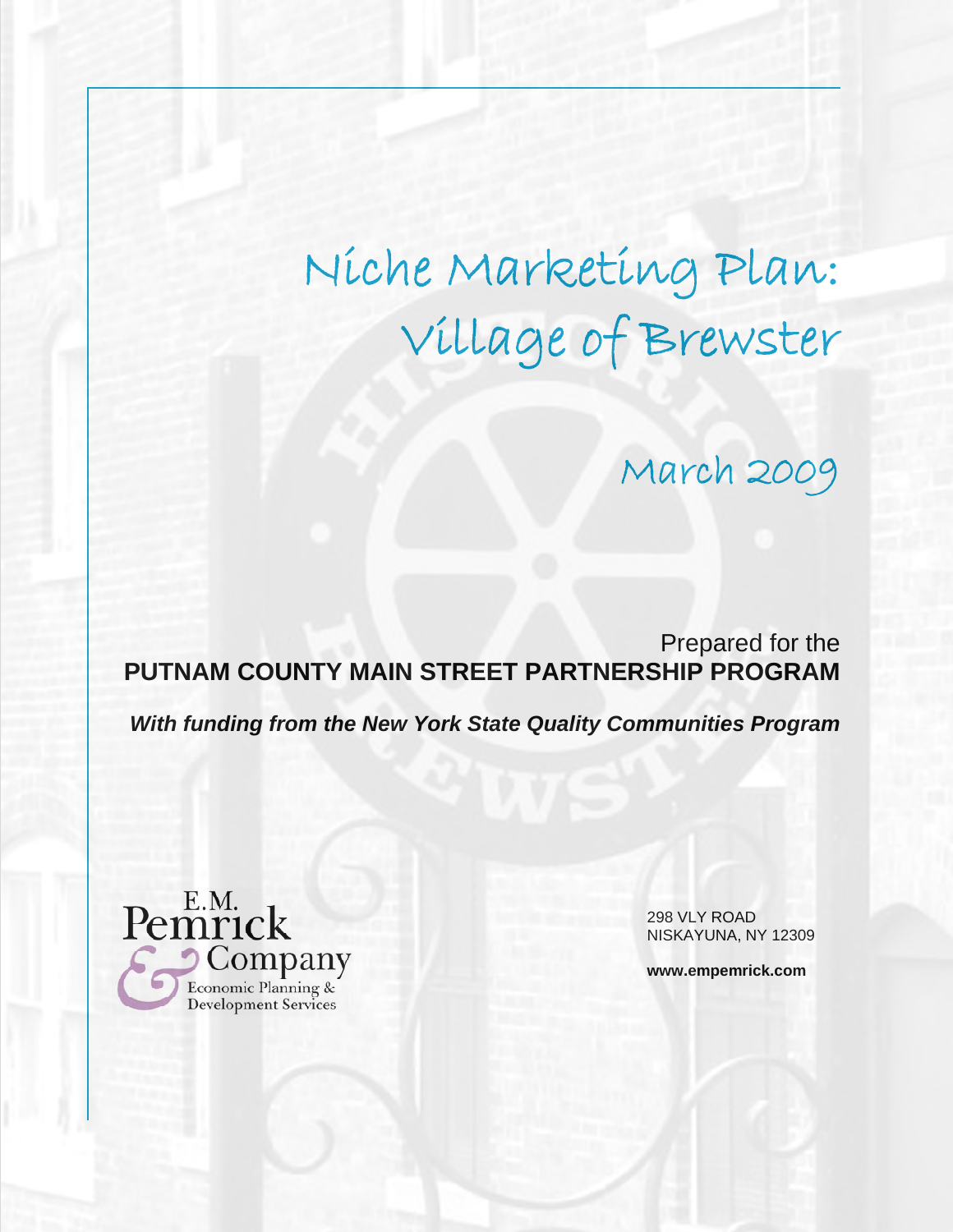# **Table of Contents**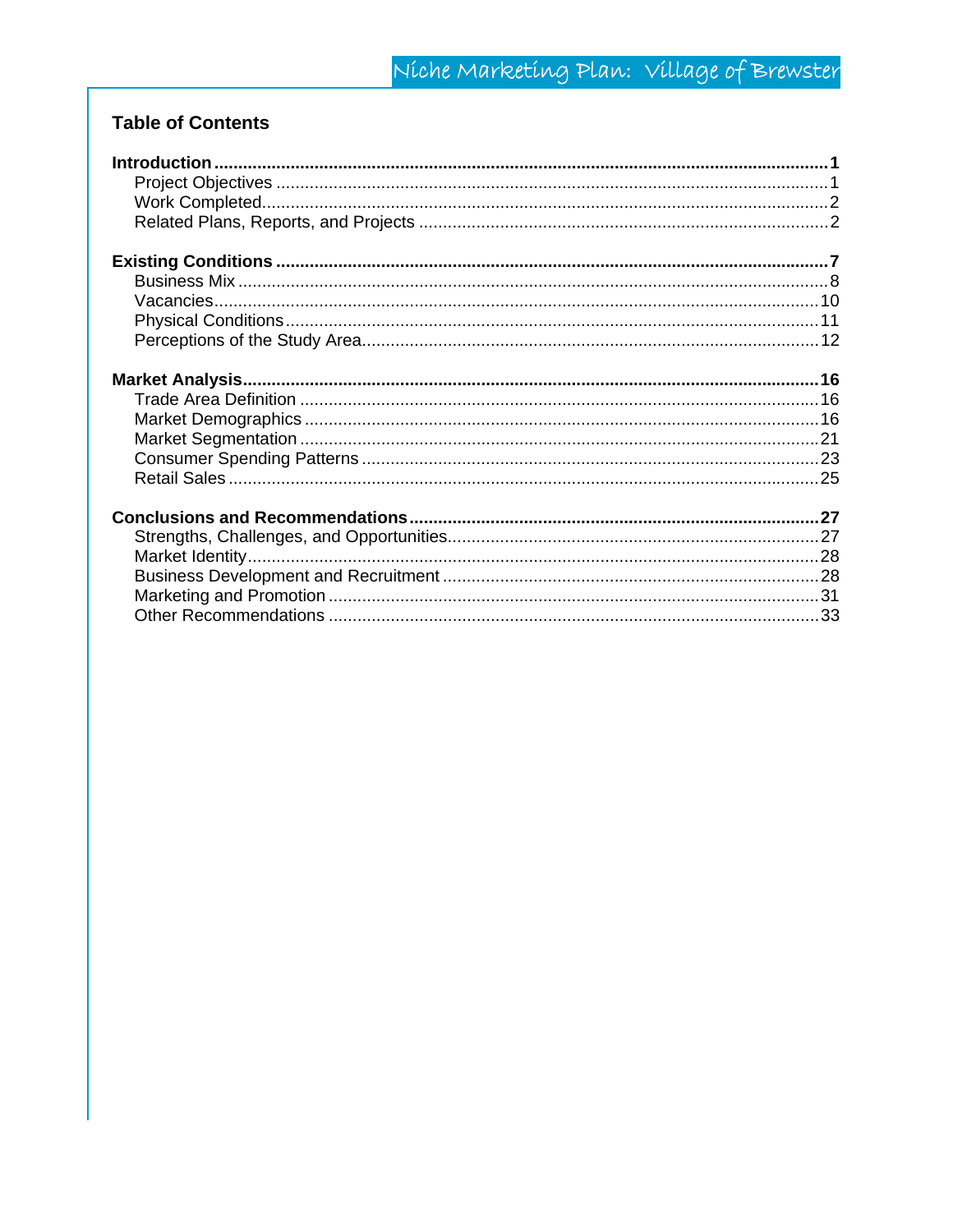#### **Introduction**

Funded through a grant from the New York State Department of State, the Putnam County Main Street Partnership Program is a partnership between Putnam County and its towns and villages to address issues of community revitalization in Putnam's hamlets, villages, and traditional commercial centers. It is administered by the Putnam County Planning and Purchasing Departments. Through this program, funds are earmarked to conduct a variety of planning studies, including niche marketing plans, the development of design guidelines and signage ordinances, traffic analysis to improve pedestrian access, and the identification of public spaces for future pocket parks.

All Putnam municipalities were invited to participate, and the towns of Kent, Putnam Valley, and Philipstown and the villages of Cold Spring and Brewster joined the program. Topics for study were selected by each community to reflect their needs. Following a Request for Proposals process, Putnam County selected The RBA Group in association with E.M. Pemrick and Company to conduct the various planning studies requested by the participating communities. E.M. Pemrick and Company was responsible for the preparation of niche marketing plans for study areas in the Village of Brewster and Town of Kent.

#### *Project Objectives*

The purpose of the Niche Marketing Plan is to identify commercial uses that are economically viable, compatible and appropriate and make specific recommendations to the Village of Brewster to strengthen the business mix, enhance economic activity, and develop a commercial "niche" or identity.

A niche marketing plan is designed to answer the question, "What makes us unique and marketable?" It provides strategies for promoting the area to new businesses, potential investors, and resident and/or visitor markets. Typically, niche strategies for downtown commercial districts focus on opportunities within the following categories:

- *Consumer-based niches (demand)* Ethnic groups; college students; families with young children; teens and tweens; young professionals; area employees (e.g., office workers); artists; pass-through traffic; outdoor recreation enthusiasts; and other market segments.
- *Goods- and services-based niches (supply)* Antiques; home furnishings; children's products (e.g., clothing, toys, books, entertainment); apparel (usually very high-end, or serving a distinct market segment); restaurants; specialty or gourmet foods; visual arts; performing arts and entertainment; weddings; "convenience" retail; etc. "Restaurant rows" and entertainment districts are especially popular.
- *Other niches* Capitalizing on natural, cultural, and other features that attract people to an area, such as history (e.g., historic structures and sites, museums); the waterfront (e.g., connections to a river or lake, walking trails); or parks and recreational areas. With these niches, the mix of businesses tends to be secondary to the "main attraction"; economic benefits are derived from related business activity.

Identifying a niche usually involves interviews, research and analysis to answer several questions: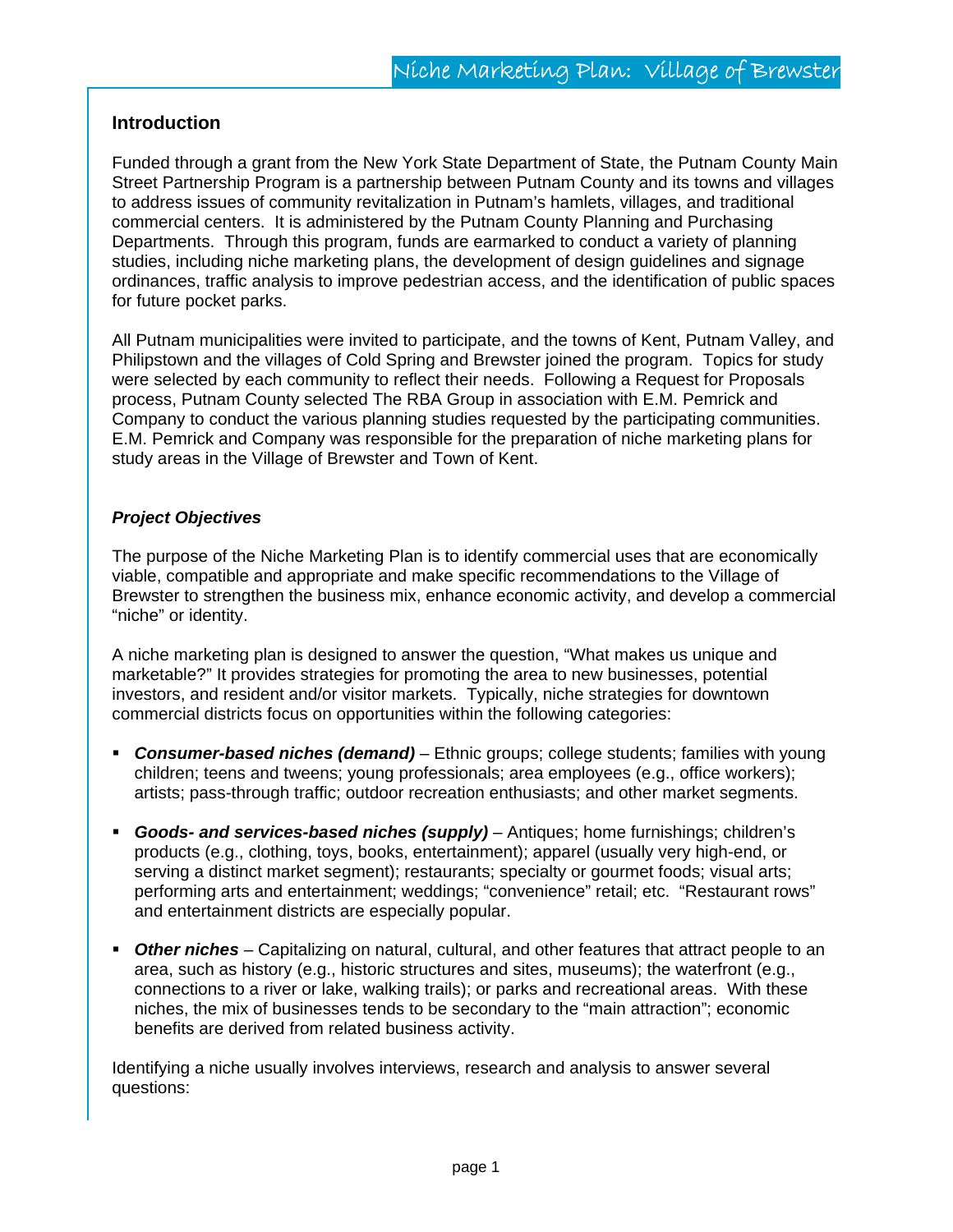- What already exists in the study area? Complementary businesses? Businesses serving complementary markets? What currently attracts people to the study area?
- What makes this area unique? What are its characteristics and attributes?
- What do outsiders say about the area?
- What are some of the major issues or obstacles affecting the area's success?

#### *Work Completed*

To address the objectives of the project, E.M. Pemrick and Company completed a scope of services that included:

- **Review of existing planning studies and** reports, including the most recent comprehensive plan for the Village of Brewster.
- **Fieldwork to assess commercial uses and** existing conditions in the study area.
- **Interviews with various stakeholders (see** list at right).
- **Facilitation of a focus group meeting with** business and property owners and municipal leaders in Brewster.
- Analysis of market demographics, consumer spending patterns, and retail sales.
- **IDENT** Identification of potential niche opportunities and development of recommendations.

# **Interviews Conducted**

- > K.C. Anderson Coalition for a Better Brewster
- > Kevin Bailey Putnam County Economic Development Corporation
- > Mark Buzzetto Brewster Flower Garden and Coalition for a Better Brewster
- > Denis Castelli Brewster Village Historian
- > John Degnan Former Brewster mayor/trustee
- > Jack Gress Consultant to the Village of Brewster
- > Robert Morini The Harvest Group, Houlihan Lawrence and Brewster property owner
- > James Nixon Architect and Coalition for a Better **Brewster**
- > Steve Priest The Pool Hall
- > Richard Ruchala Putnam County Empire Zone, Putnam County Industrial Development Agency, and Brewster property owner

#### *Related Plans, Reports, and Projects*

#### Downtown Revitalization Plan for Historic Brewster

The Downtown Revitalization Plan was the result of an ongoing process by the Coalition for a Better Brewster, Inc. (CBB) to re-establish downtown Brewster as a vital business and cultural center. Completed in March 1999, the revitalization plan evaluated physical conditions in the downtown, analyzed the retail market, and identified a series of actions to be undertaken by the CBB, the Village, and other partners to facilitate implementation of the plan's recommendations. The plan addressed such issues as business development, physical improvements, regulations and guidelines, and financing.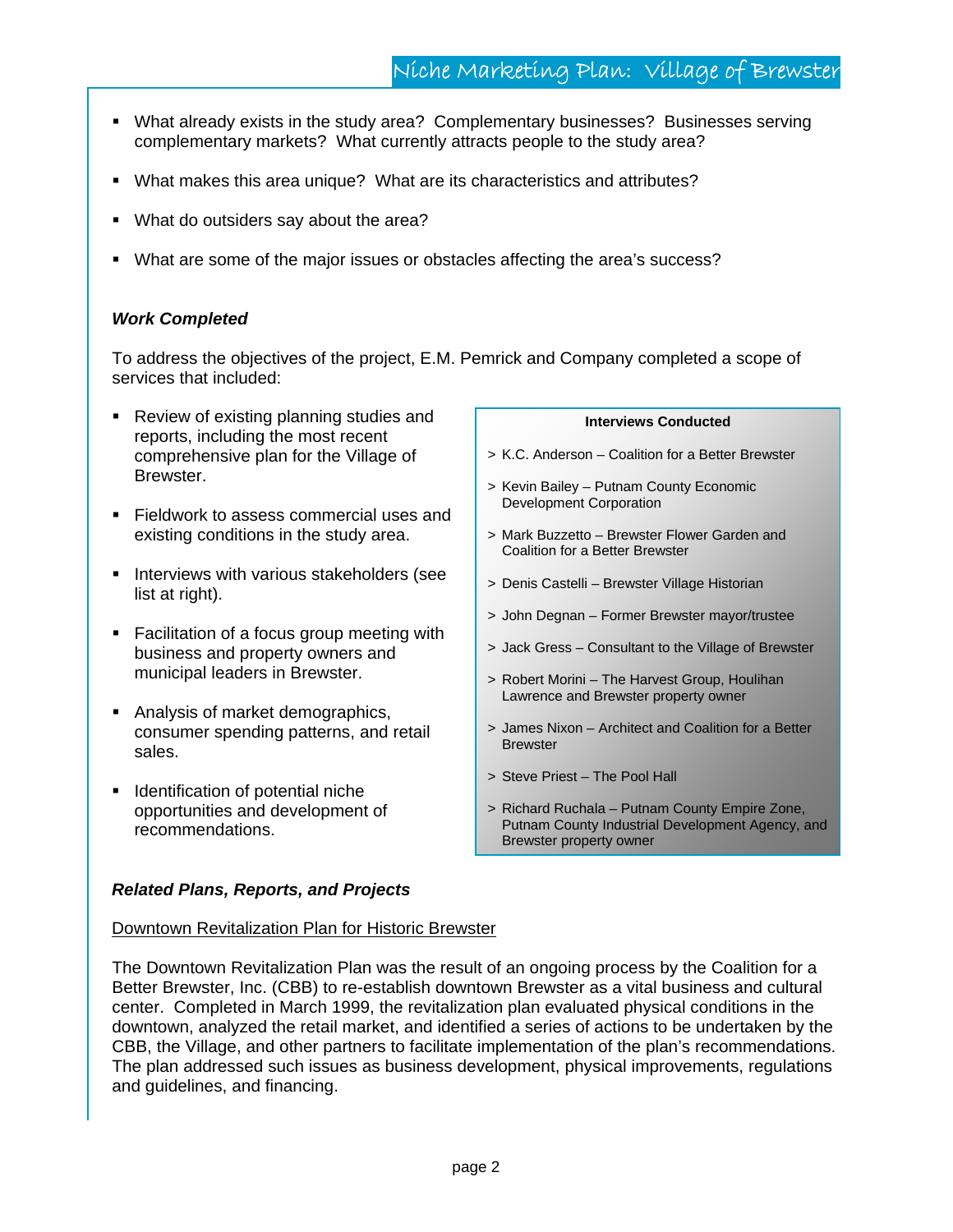# Niche Marketing Plan: Village of Brewster

The study area for the Downtown Revitalization Plan was defined as Main Street between Hoyt Street and Merritt Lane. At the time, the area had a vacancy rate of more than 22 percent, and as the plan reported, "The closing of the Cameo theater, Hope's Drugstore and the post office have had a particular hard effect… since these were uses that drew people to the downtown." The Cameo Theater, an old-fashioned movie house, had been open for nearly sixty years. With the exception of La Guadalupana, most of the establishments operated by Hispanic entrepreneurs today did not yet exist. Noting the unusually low proportion of non-food retailers and lack of "one-of-a-kind" specialty stores, the plan identified a number of retail and service categories not sufficiently represented along Main Street, including specialty gift stores, a shoe repair shop, a bakery, a drugstore, additional antique stores, and "more quality restaurants and cafes."

To understand the market potential for the downtown, the consultant team charged with developing the revitalization plan analyzed the demographics of areas within a five-mile radius, and a broader fifteen-mile radius, of Main Street (see map at right). They concluded that "there is sufficient spending power in the area to support the amount of retail space which currently exists in the Village center and which is likely to be created in the foreseeable future." The consultants noted, however, that the downtown's physical condition and appearance needed work, citing a lack of attention to general maintenance, poor storefront signage, a lack of cohesive streetscape design, sidewalks in substandard condition, and "an unattractive approach to the downtown… that creates a negative first impression," among other problems.



The plan provided a range of specific recommendations to address the issues identified. In addition to upgrading the appearance of Main Street, the consultants said that the existing retail mix should be expanded and the quality of available goods and services improved. They also recommended the development of a comprehensive marketing and recruitment plan, but noted that it should be undertaken only after significant physical improvements had been made.

#### The Brewster Plan

The Village of Brewster adopted its most recent master plan, known as *The Brewster Plan*, in February 2004. The plan was prepared as an update to an earlier 1991 plan pursuant to the Village's obligations under the landmark Watershed Agreement executed between New York City, New York State, municipalities in the Croton Watershed, and other partners.

As part of the development of the plan, research was conducted on existing demographic and economic conditions in the Village. In particular, the plan noted the "sizeable Hispanic immigrant population [in Brewster] that has increased exponentially over the last ten years," in marked contrast to surrounding communities. This population was primarily from Guatemala, with some immigrants from countries in South America. Other demographic characteristics highlighted in the plan included the high rate of renter-occupancy, low educational attainment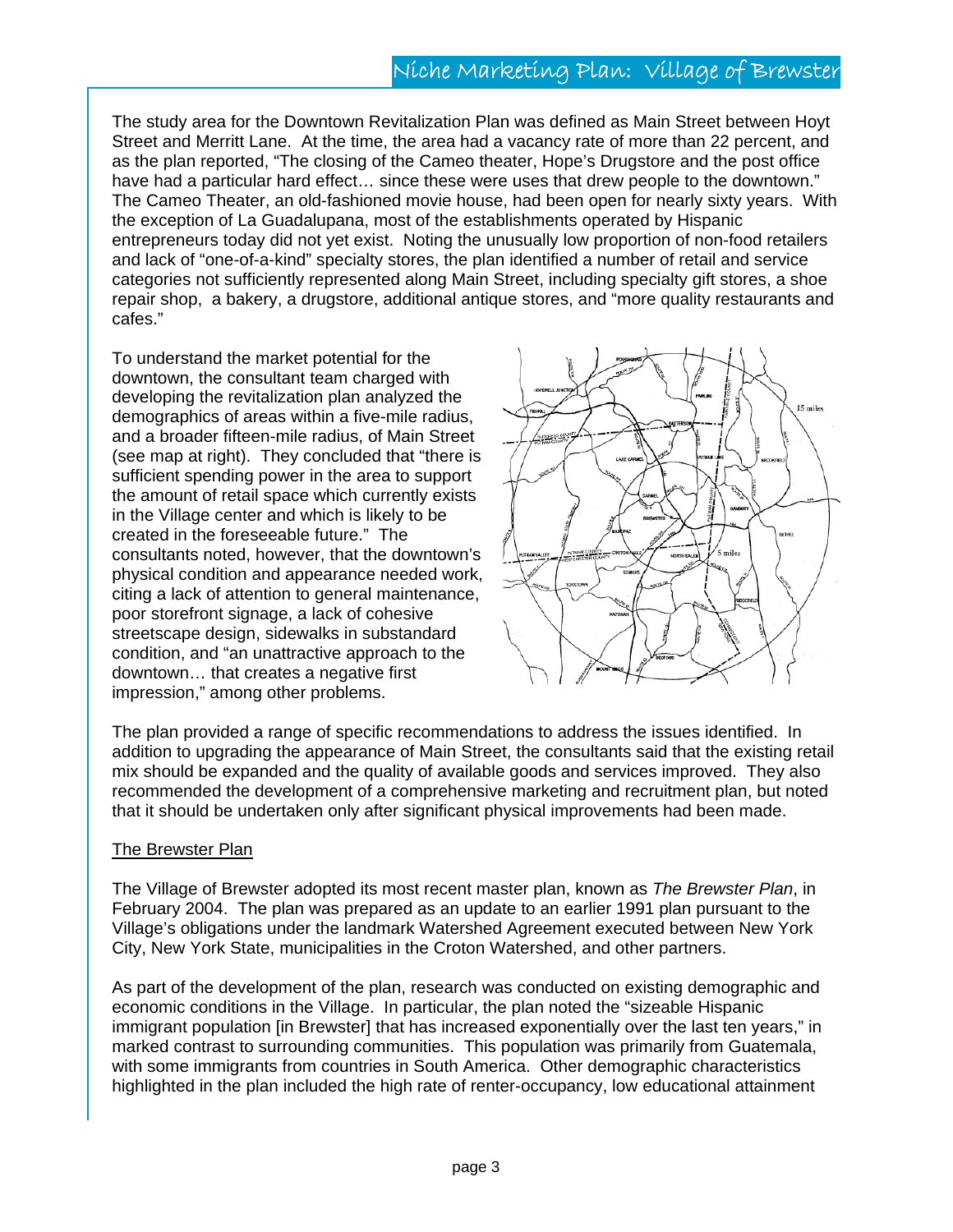levels, and a significantly lower median household income relative to the Town of Southeast and Putnam County.

When *The Brewster Plan* was written, "food services, miscellaneous store retailers, and consignment and antique shops" accounted for the majority of business establishments along Main Street, "the center of economic activity in the Village." The Village lacked essential goods and services, with no pharmacy, bank, post office, or hardware store, and there were many vacant storefronts, most of which were in fair or poor condition. The plan cited the need to amend Village zoning regulations, relax off-street parking requirements, and improve sidewalks to promote the charm and pedestrian friendliness of the Main Street area.

In a discussion of Brewster's economic potential, the plan identified two options for expanded economic activity downtown: developing a niche identity, possibly based on arts and entertainment; and encouraging small business owners to diversify their business activity, catering to certain segments of the population. Notably, many of the recommendations of *The Brewster Plan* for the Main Street area are germane to the current study, including the following:

- Create an open-air market (farmer's market, flower market, arts & crafts) to attract people on weekends.
- Generate community interaction through cultural events and activities.
- **Create stronger physical connections with the region through, for example, the establishment** of bicycle and pedestrian trails to increase use of Brewster's retail and service businesses.
- Develop a historic walking tour to highlight and market the Village's rich history.
- Enhance the Village's communications with its constituents, possibly through a regular newsletter, so that residents can better understand "the rate and nature of progress" in Brewster.
- Consider the development of a parking structure connected to Main Street, with an environmentally-sustainable design.

#### **A Vision for the Village of Brewster. . .**

An historic community about an hour north of New York City, the Village of Brewster is in the midst of a dramatic renaissance. New water and sewer lines, artful renovations of classic homes and buildings, pedestrian friendly streets and a scenic setting will make Brewster a vital 21st-Century business and cultural destination. Where else in five minutes can you walk to a fine library, a fast commuter train and a world-class trout stream?

To fully realize Brewster's rich future, residents must make the most of a unique blend of rural and modern assets. With accessible, small-town government and strong community spirit, the village embraces its role as an environmental steward of the Croton Reservoir System. Simultaneously, citizen groups carefully evaluate and integrate state-of-the-art communication and transportation systems to ensure Brewster's long-term role as the economic hub of the entire Harlem Valley.

*The Brewster Plan*, February 2004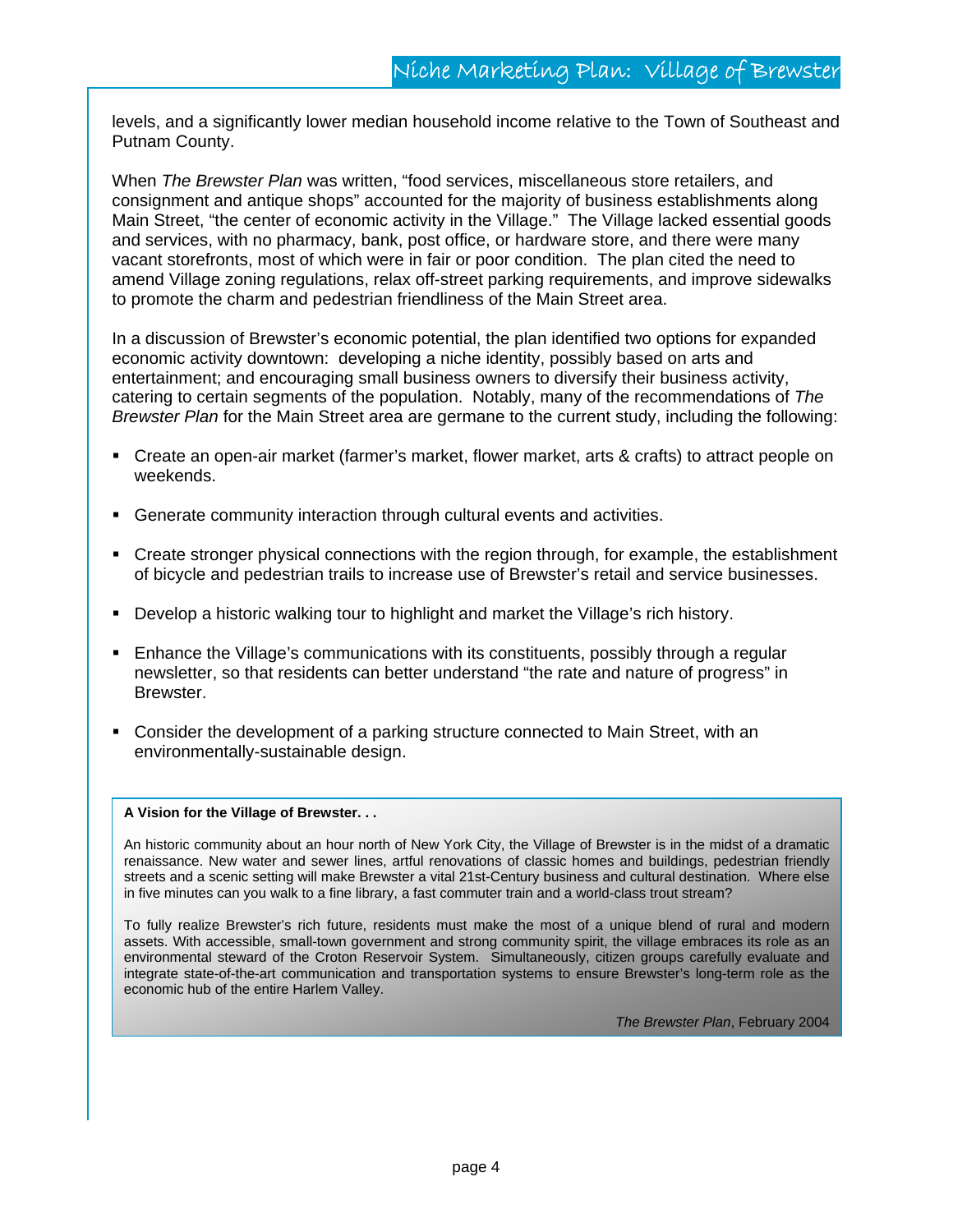#### Recent Developments

The historic 1997 Watershed Agreement to improve New York City's water supply made funding available to address the failing water and sewer infrastructure in Brewster that had discouraged business investment in the Village for many years. Although the process involved complex negotiations between Village officials and the City's Department of Environmental Protection (DEP), it resulted in an unprecedented level of commitment by the DEP to resolve Brewster's infrastructure issues. Today, Brewster has new water and sewer lines and a modern wastewater treatment plant, and is considered a steward of the Croton Watershed.

Other recent developments in Brewster have included:

- *Brewster Station Area Plan* The redevelopment of MTA property around the Metro-North station, creating a landscaped island (the Brewster Triangle) with a clock tower, new crosswalks and traffic controls, 70 new long-term parking spaces, and a renovated 75-space lot; completed in July 2007.
- *Walter Brewster House Renovation* The restoration of the Greek Revival-style home of Walter F. Brewster, who, with his brother James, purchased the 134-acre farm that became the Village of Brewster. Constructed around 1850, this building had been vacant for several years when ownership was transferred to the Landmarks Preservation Society of Southeast in 1977. Now listed on the National Register of Historic Places, the Brewster House is open year-round by appointment and during special events.



- *Putnam County Empire Zone Designation* The approval of Putnam County's first Empire Zone, offering financial and tax incentives to eligible new and expanding businesses in Brewster; designated by New York State in February 2008.
- *Zoning Revisions* The adoption of revised zoning regulations for the Village of Brewster by the Village Board in June 2008.
- *50 Main Street Rehabilitation Project* The rehabilitation and conversion of a 28,000 square foot building, by the Putnam Community Foundation, to a 25-unit senior apartment complex; opened in August 2008.
- *Main Street Grant* Through the New York State Housing Trust Fund Corporation and the Division of Housing and Community Renewal's New York Main Street Program, the Putnam County Economic Development Corporation and the Coalition for a Better Brewster received grant funding for façade rehabilitation and streetscape improvements to assist with the Village of Brewster's Main Street revitalization efforts. This program is administered by the Putnam County Planning and Purchasing Departments. In 2008/2009, assistance was provided for 2-14 Main Street, 20 Main Street, 49 Main Street, 65 Main Street, 64-70 Main Street, 79 Main Street, and 99 Main Street. Streetscape improvements included assistance for the Veteran's Honor Roll, seasonal street plantings, and refuse receptacles.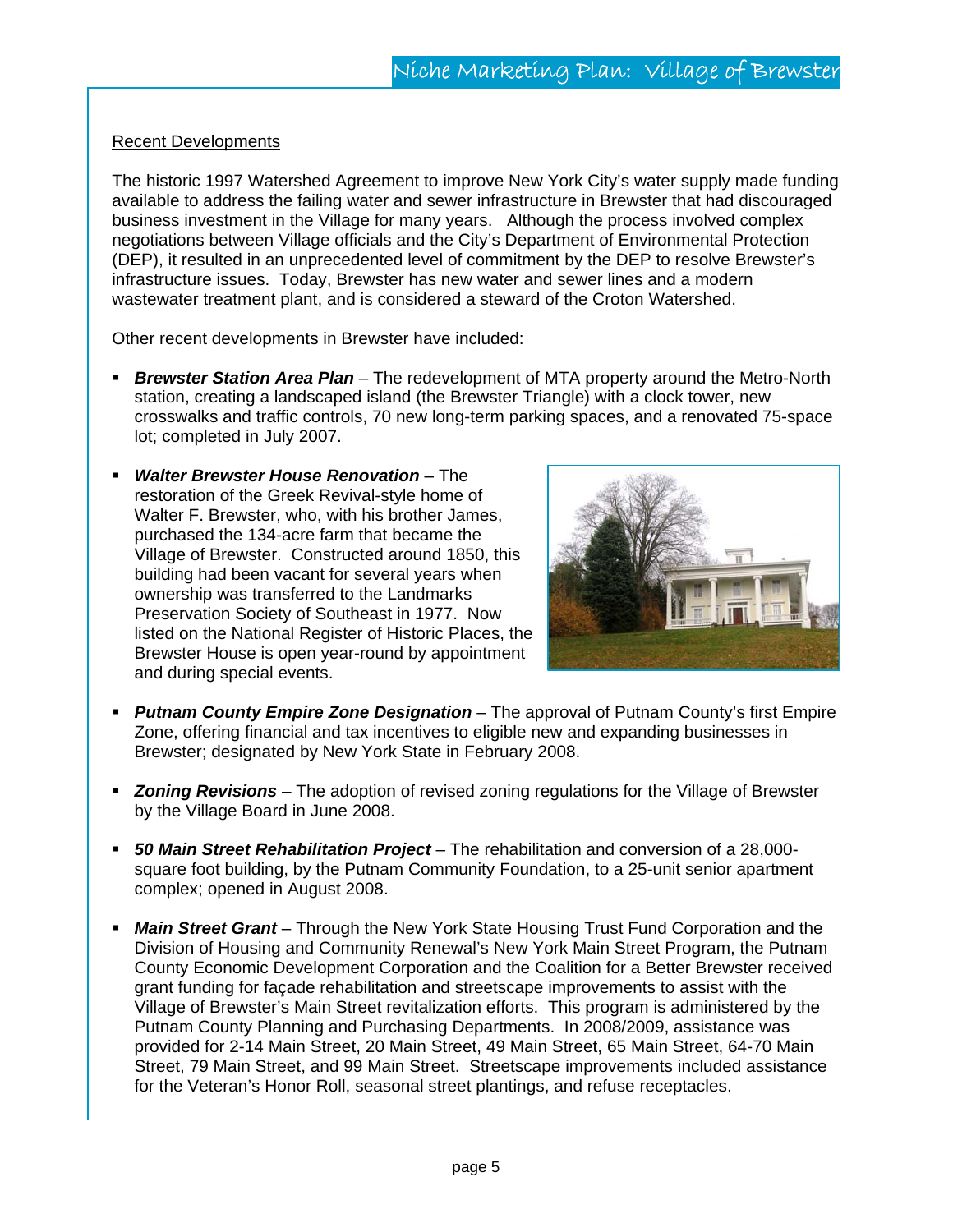Additional projects are still in the planning stages, but are worth noting because of their potential impact on the study area.

- *Future Waterfront Park*  A plan is underway to develop a public park and passive recreation area on property owned by the NYC DEP along the east branch of the Croton River. While ownership of the land will remain in the hands of the DEP, the Village will be responsible for the improvements. According to *The Brewster Plan*, the park will provide improved public and handicap access to the river, allowing for low-impact recreational uses including walking, hiking, nature study, and birding. Other than walking trails, park benches, and footbridges, the design of the park is expected to maintain the natural landscape.
- *Old Town Hall Renovation* The Old Southeast Town Hall, which served as the seat of government until 1965, is located at 67 Main Street. The Southeast Museum is located in the basement, but the town no longer has offices in the building; the upper floors, which include an ornate auditorium, are vacant. Over the years, money has been spent to maintain and make improvements to the structure, but plans for a significant restoration project funded by a bond issue were never implemented by the Town. With new leadership in place, the Town has hired an architectural firm, and plans to install a new roof and an elevator to make the building ADA-compliant. If the unused upper floors can be brought up to code and structural and safety issues addressed, it is hoped that the Old Town Hall can be used for theater and other performances in the future.
- *Municipal Parking Garage* A municipal parking garage was proposed several years ago by a group of private investors. The garage would be constructed on the site of the current Village-operated commuter lot on the east side of Railroad Avenue, behind Bob's Diner. It would serve several purposes: it would replace existing surface lots on Marvin Avenue, eliminating a source of nonpoint pollution (road run-off) in the Croton Watershed; provide a source of revenue for the Village through a financial agreement with the developer; and free up on-street parking spaces now used by employees of downtown businesses. Although it would primarily serve as commuter lot, the parking garage would also serve shoppers and provide parking during special events.

Designs produced by Barton & Associates in 2006 show a multi-story parking structure with five levels on the side closest to Main Street and ten to eleven levels in the back of the sloped parcel, with an ultimate capacity of 1,078 parking spaces. It would link to the Metro-North station and Main Street via pedestrian bridges; a landscaped, park-like setting would face Railroad Avenue. One of the most controversial elements of the proposal was the inclusion of 5,000 square feet of new retail space, which some argued would negatively impact existing Main Street businesses.

Currently, the parking garage project appears to be in limbo, but its backers hope to pursue it again in the near future.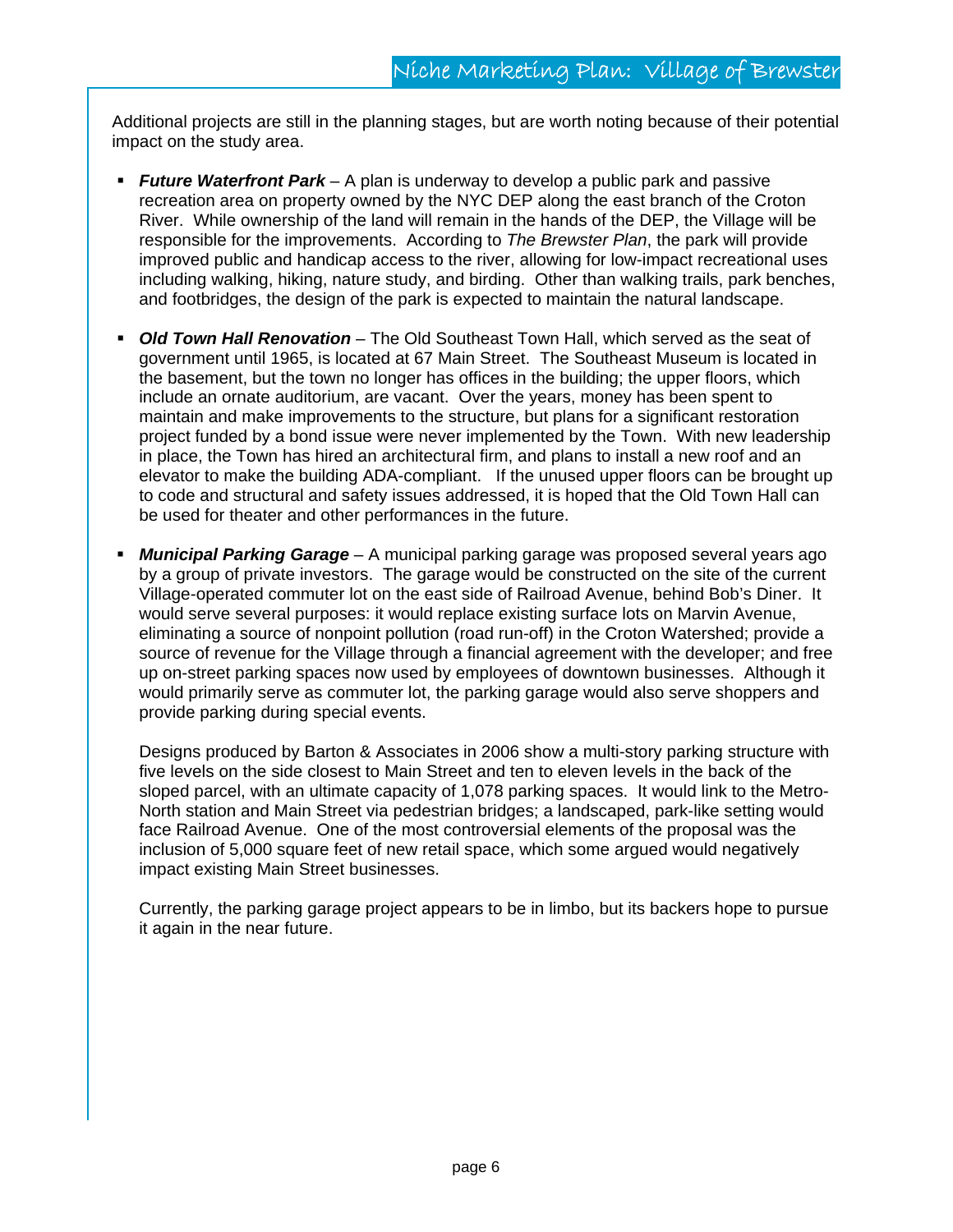### **Existing Conditions**

The study area for the Niche Marketing Plan was defined as Main Street/North Main Street, from the firehouse at the intersection of Carmel Avenue and North Main to the terminus of Main Street at Route 22. The majority of commercial uses are located along Main Street between Hoyt and Wilkes Streets; businesses are also concentrated near the Carmel/North Main intersection and on the eastern end of the study area near Route 22.

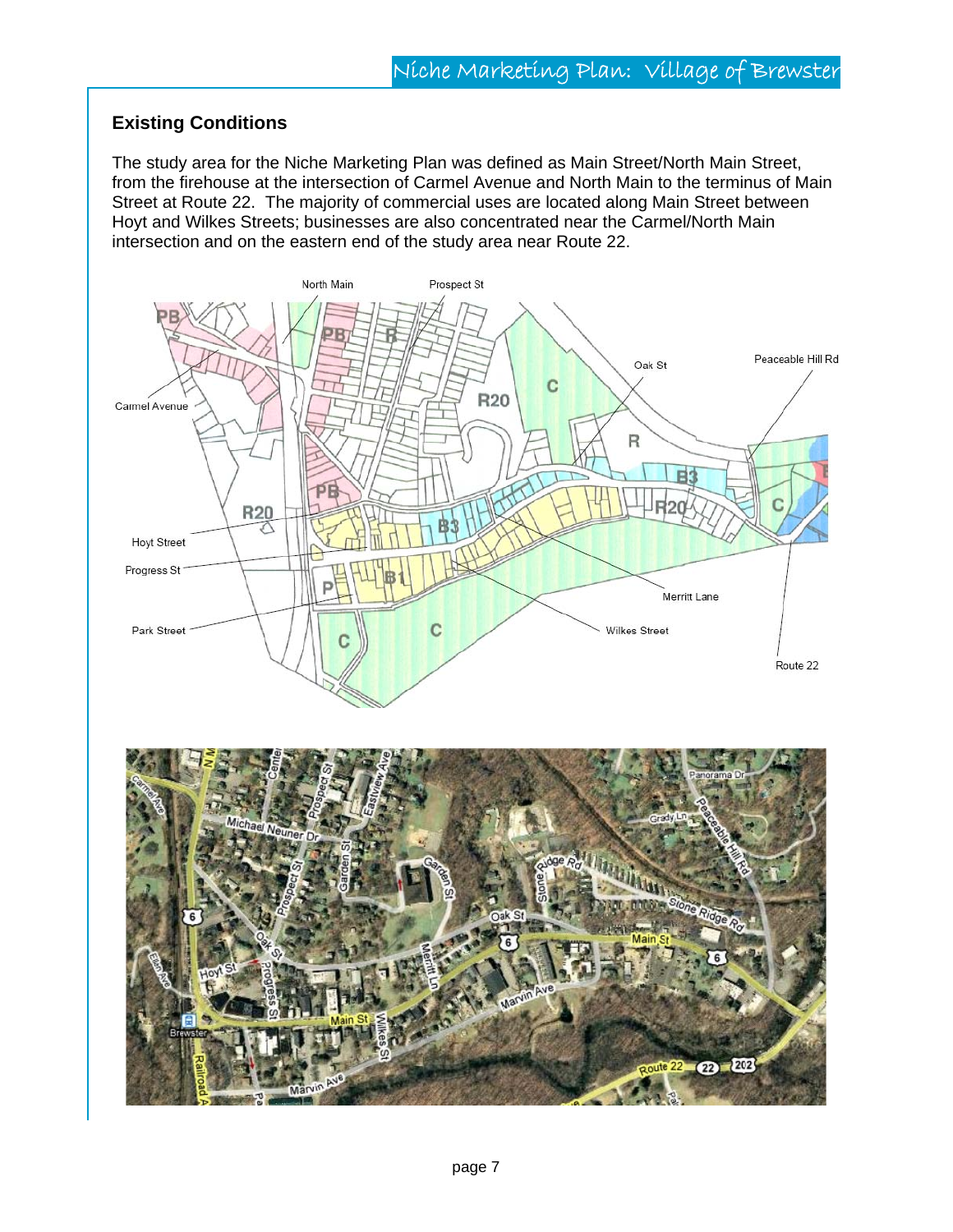#### *Business Mix*

Fieldwork conducted in December 2008 identified approximately 58 active businesses in downtown Brewster. As shown below, more than one-third are personal service businesses, eight (8) of which can be characterized as hair salons and barber shops; there are also four (4) travel agencies and couriers, and two (2) insurance agencies. Other service businesses include a taxi service, pet groomer, optician, laundromat, upholstery repair shop, and mailing service. Although there is an ATM at 34 Main Street, the study area currently lacks a banking and lending institution, and the last local pharmacy closed in 1999.

| Table 1. Business Mix in Downtown Brewster        |    |        |
|---------------------------------------------------|----|--------|
| <b>Personal Services</b>                          | 21 | 36.2%  |
| Beauty and Barber Shops                           | 8  | 13.8%  |
| <b>Travel Agencies and International Couriers</b> | 4  | 6.9%   |
| <b>Insurance Agencies</b>                         | 2  | 3.4%   |
| <b>Other Services</b>                             | 7  | 12.1%  |
| Retail (Non-Automotive)                           | 12 | 20.7%  |
| Food Retail (Markets and Delis)                   | 5  | 8.6%   |
| <b>Other Retail</b>                               | 7  | 12.1%  |
| <b>Professional Services</b>                      | 8  | 13.8%  |
| <b>Food Services (Restaurants and Fast Food)</b>  | 7  | 12.1%  |
| Automotive-Related Uses                           | 5  | 8.6%   |
| All Other Establishments                          | 5  | 8.6%   |
| TOTAL                                             | 58 | 100.0% |

*Source: Consultant field survey, December 2008.* 

Municipal, religious, and residential uses excluded; "all other" includes non-profit organizations.

One-fifth of the businesses in downtown Brewster are retail establishments (excluding automotive-related uses), and of these, five (5) are food markets and delis. As in 1999, when the revitalization plan was completed, Main Street generally lacks the "one-of-a-kind" specialty retailers that often attract customers from long distances. The sole exception is Dottie Maguire's Celtic Imports, a shop that relocated to Brewster from Pawling in June 2008. Next to Dottie Maguire's is the Brewster Flower Garden, a downtown landmark since 1989. The Flower Garden, which (according to its website) serves Brewster, North Salem, Somers, Croton Falls, and Purdys, does much of its business by phone and the Internet, and is known for its attractive window displays. Other non-food retailers in the study area include a wine and liquor store,



a gift shop that caters to the Hispanic community, and a thrift shop whose sales support the local hospital. Anne Koplik Designs, a company recognized internationally in the fashion jewelry market, has its studio and showroom on the eastern end of Main Street.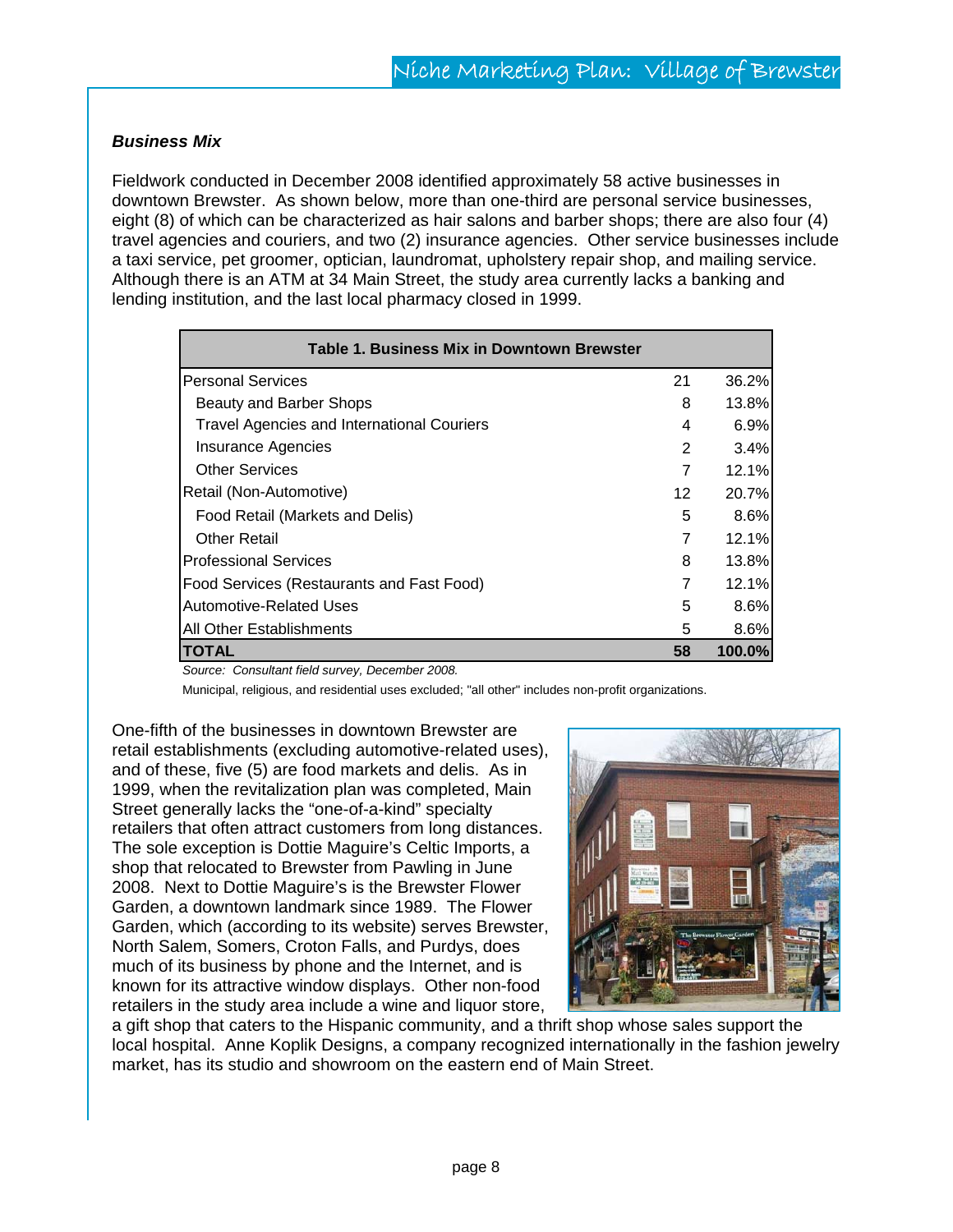# Niche Marketing Plan: Village of Brewster

Of the seven (7) food service establishments on Main Street, only Bob's Diner and Peking Garden were in business in 1999.<sup>1</sup> Bob's Diner, a classic American diner, was established in 1955. The Pool Hall is included in this category, although its café is, in the words of its owner, a "well-kept secret"; billiards is the main business. The Pizza Place & Trattoria II is the most recent dining addition in Brewster, opening in 2008 after an extensive renovation effort on the site of a former coffee house.

At least eight (8) professional service providers – e.g., architects, business consultants, attorneys, and real estate professionals – occupy space in the study area. $2$  The Town of Southeast's building and planning departments, code enforcement, parking office, fire inspector, and special districts office occupy a historic bank building at 1 Main Street, but all other town functions, including town court, have moved out of downtown Brewster. The Brewster Chamber of Commerce also used to have an office on Main Street, but is now on



Mount Ebo Road off Route 22. These relocations – combined with the closures of various businesses – have had a noticeable impact in downtown Brewster, as the number of people coming to Brewster to conduct business, attend meetings, and go to court has declined dramatically.



 $\overline{a}$ 

Other businesses in the study area include gas stations, an auto parts store, and automotive repair shops; the Southeast Museum; Brewster Iron Works; a pre-school and the Putnam Community Action Program; and Verizon. The Pool Hall is already counted in the dining category, but could also be categorized as "other." Like Bob's Diner, the Pool Hall is one of just a handful of businesses that seems to attract people from well beyond the Village of Brewster. The business opened in 1963, and while other pool rooms in the Hudson Valley and Connecticut have closed, the Pool Hall has managed to stay in business, supported by the local Hispanic community as well as

billiards enthusiasts from throughout the region who travel to Brewster for tournaments.

In evaluating the mix of businesses in the study area, it is apparent that there is no real "anchor" on Main Street. In the retail trade, an anchor store is a major retail store that drives business to smaller retailers; in the context of a downtown, an anchor retailer is one that regularly draws local residents to the area on a frequent basis (e.g., a grocery store or a pharmacy), or that attracts visitors less frequently from a broader region. Bob's Diner and the Pool Hall probably come the closest to being anchors, in that they draw customers from a relatively large geographic area; the Southeast Museum also attracts visitors. None of these businesses, however, generates the large amounts of foot traffic necessary to drive additional business to other merchants.

<sup>&</sup>lt;sup>1</sup> The Pool Hall existed at the time of the revitalization plan, but the café portion of the business did not.<br><sup>2</sup> Unless signage was visible from the exterior, acquipants of upper star upper part identified as no

Unless signage was visible from the exterior, occupants of upper-story space were not identified as part of the field survey, which focused on first-floor storefronts; this number may be higher.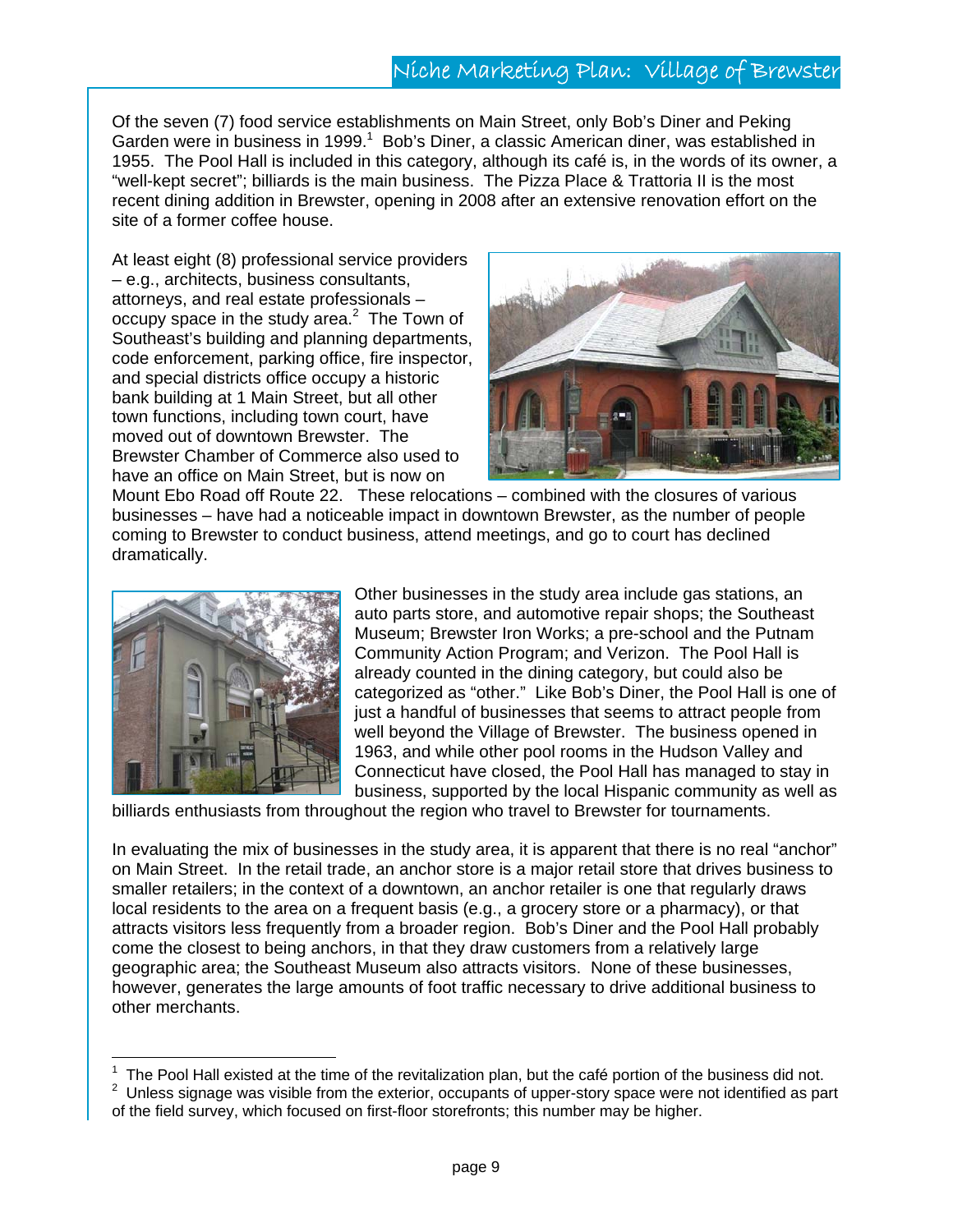#### *Vacancies*

The field survey identified a number of first-floor commercial vacancies in downtown Brewster, defined as vacant storefronts and buildings that have accommodated a commercial use in the past and could be similarly occupied in the future. As of December 2008, these included the following:

- *North Main Street*  This vacant 700-square foot storefront is located between an upholstery business and a taxi service.
- *20 Main Street* The former site of the Brewster Post Office, this modern (*circa* 1960s) building has been updated but has been vacant for several years. It is listed with Coldwell Banker.
- *43 Main Street* Located between Hair Design and Lopez Express International Courier, this vacant storefront is approximately 900 square feet.
- *50 Main Street* In August 2008, a ribbon-cutting ceremony was held for this 28,000-square foot building that was rehabilitated and converted to a 25-unit apartment complex for seniors with assistance from state and federal grants. The renovations included the creation of 7,000 square feet of commercial space on the first floor. Reportedly, Brewster Village Hall, Village Court and a bank will be relocating to the building, but a move-in date has not yet been scheduled, nor has the bank been identified.
- *63 Main Street* The Cameo Theater, Putnam County's first movie house, was built in 1939 and served the community until 1997. In 2000, the darkened theater was purchased by a local developer to forestall its demolition. His original intent was to renovate the 6,500-square foot building and lease it to an experienced theater operator, but he was unable to find a suitable tenant. The interior of the structure has deteriorated to the point where rehabilitation may be cost-prohibitive.



20 Main Street



39-45 Main Street



- *78-80 Main Street* This vacant 1,000-square foot storefront suitable for retail or office use is listed with Houlihan Lawrence, with an asking price of \$1,100 per month. It has been vacant for more than a year.
- *175 Main Street* Located in a small strip development across from the village offices, just off Route 22, this 1,000-square foot storefront was formerly occupied by a tanning salon. It is between an established hair salon and an insurance agency and is listed with Houlihan Lawrence, with an asking price is \$1,500 per month.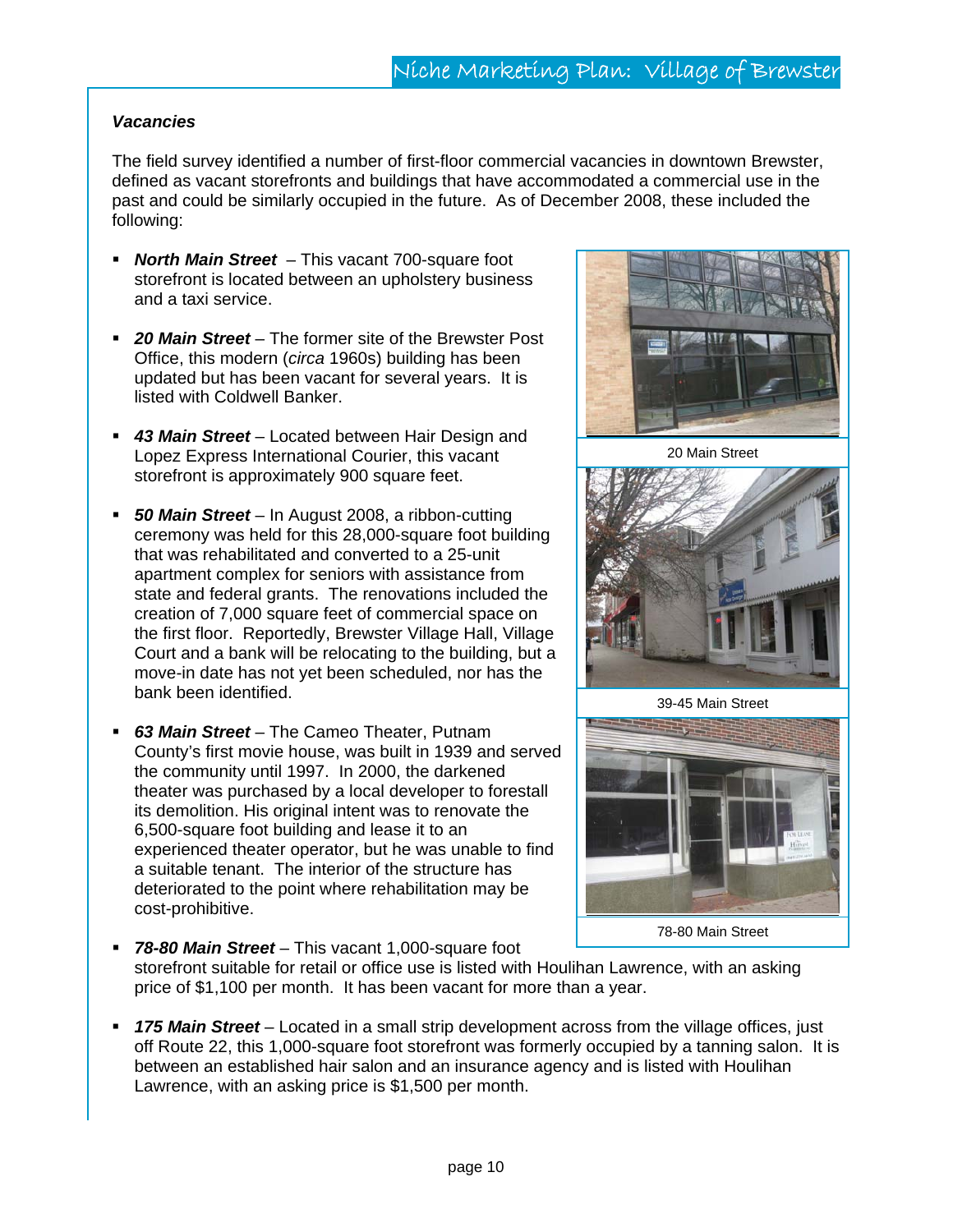It should be noted that there is no formal vacancy list compiled for downtown Brewster, nor is a list of Main Street businesses maintained. Property owners report receiving inquiries from potential tenants, but they tend to be for the same types of businesses that already exist on Main Street or Route 22: e.g., pizzerias, delis, bodegas, check-cashing services. Food service businesses are not appropriate for every space due to ventilation issues.

Another challenge is the small size of the available storefronts. While some businesses have been able to address their space needs by combining multiple storefronts, most large retailers are excluded from the downtown due to the lack of suitable space, and there are few  $-$  if any  $$ undeveloped parcels in the study area on which to construct new buildings.

#### *Physical Conditions*

The 1999 *Downtown Revitalization Plan* identified the physical condition and appearance of Main Street as one of the principal challenges to the revitalization of downtown Brewster. Over the last several years, however, some of the issues listed in the plan have been addressed, particularly in the area around the Metro-North station.

The condition of roads and sidewalks was improved as part of the water and sewer infrastructure project. Sidewalks and parking meters extend the length of Main Street as far east as the Walter Brewster House. Streetscape enhancements and façade improvements have been completed with assistance from the New York Main Street Program. The Village appears to be doing a good job keeping the streets clean, but concerns have been expressed about the need for storeowners to remove garbage cans and trash from view.

The approach to the downtown from Carmel Avenue and North Main Street is adequate, if unremarkable. The Brewster Triangle with its clock tower and landscaping is a nice addition, although the large number of "permit-only" spaces for commuters near the train station detracts from Main Street's pedestrian character, Signage to welcome visitors and mark the entrance to the historic district would be helpful, as would a directory of Main Street businesses.

One of the most striking aspects of this part of the study area is its dense, urban character and the number of charming historic buildings. Several buildings have signs or plaques with names that evoke Brewster's past: the Avery Building, *circa* 1850, which houses the Brewster Flower Garden and Brewster Mail Station; Southeast House at 52- 54 Main Street; and the Old Town Hall, constructed in 1896 and now the home of the Southeast Museum. Although some of Brewster's architecture has been altered over the years, it nevertheless contributes to the overall character of the downtown.

The eastern end of the study area, which developed later, is more haphazard in appearance and is oriented towards vehicular rather than pedestrian traffic, with large parking



areas in front of many commercial structures. Near the intersection of Main Street, Peaceable Hill Road, and Route 22 is the old Borden Bridge, highlighted by a historic marker. The farmers market takes place here, on Village property, on Wednesdays and Saturdays from June through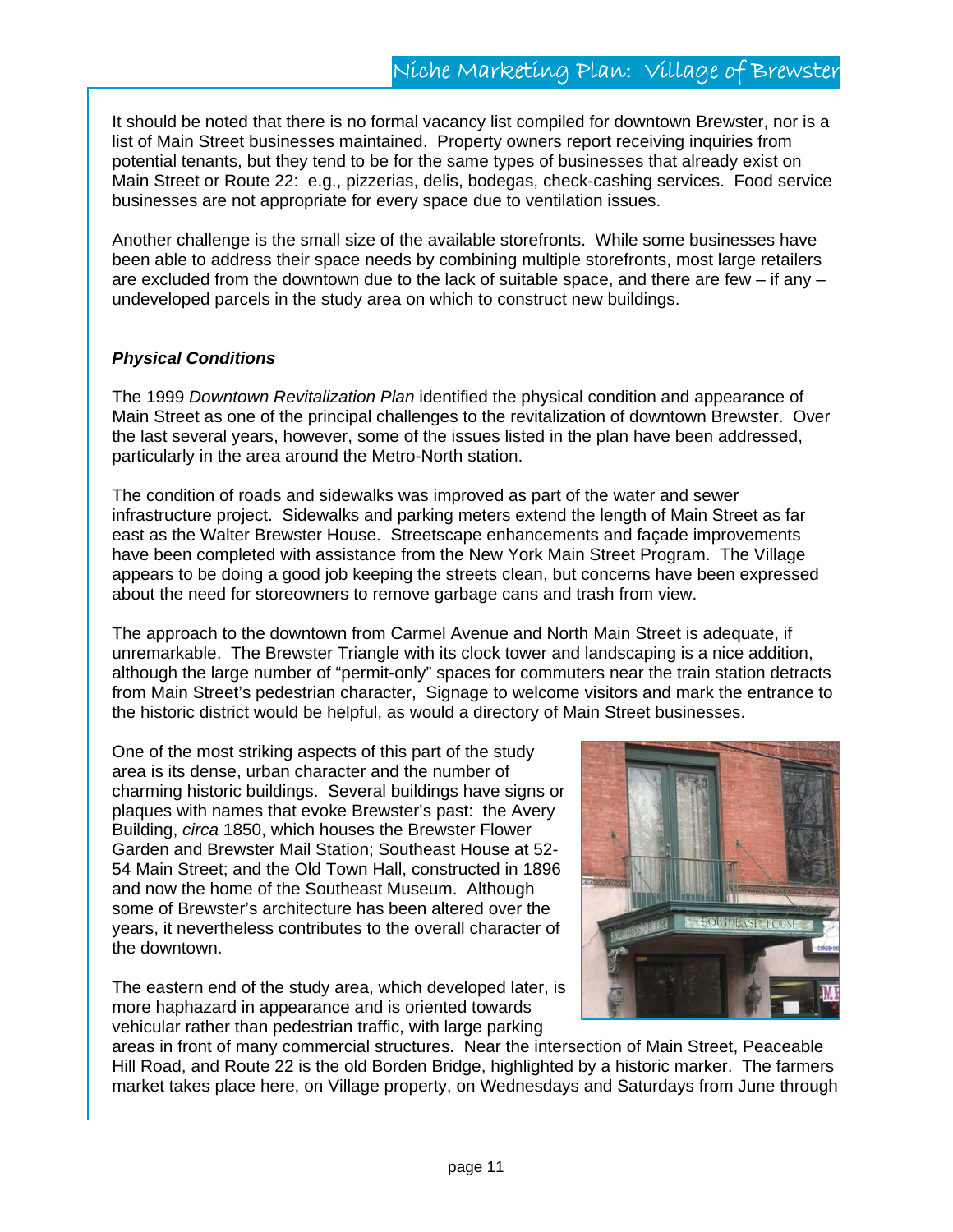# Niche Marketing Plan: Village of Brewster



Source: NYS Department of Transportation, Traffic Data Viewer (http://gis.nysdot.gov/tdv/main.asp)

November. The farmers market was once located in the parking lot between the Southeast Museum and Brewster Public Library, but it was not as well attended.

According to the NYS Department of Transportation, traffic volumes on Main Street within the study area average 12,759 vehicles per day. The AADT increases to 16,720 along Route 22 north of its intersection with Main Street; there is significantly less traffic to the south.

Some of this traffic is attributable to commuters who lease parking near the Metro-North Station. There are six

surface parking lots, including two operated by the Village of Brewster, with a total capacity of 517 spaces.

On average, the Metro-North station in Brewster serves 900 to 1,000 riders per day. Anecdotal information suggests that most riders who board the train at Brewster are from Connecticut. The train station is also served by public transportation from Danbury via Housatonic Area Rapid Transit.

#### *Perceptions of the Study Area*

At the start of a focus group meeting with business and property owners and municipal leaders in December 2008, participants were asked to answer the question, "What makes downtown Brewster unique?" The responses, and others provided during interviews with other community stakeholders, included:

- The train station
- The east branch of the Croton River
- World-class trout fishing
- "Location, location, location"
- **Easy transportation access; proximity to the** interstates
- Environmental excellence through our stewardship of the Croton Watershed
- If's the main street for the Town of Southeast
- The new wastewater treatment plant
- **-** Different stores on Main Street
- **Historically, it's the hub of the Harlem Valley**
- An eclectic mix in a small downtown
- The Southeast Museum and the library
- **Sidewalks and walkability**
- **Lovely homes**
- Elements of a "real community"
- A great place to raise a family

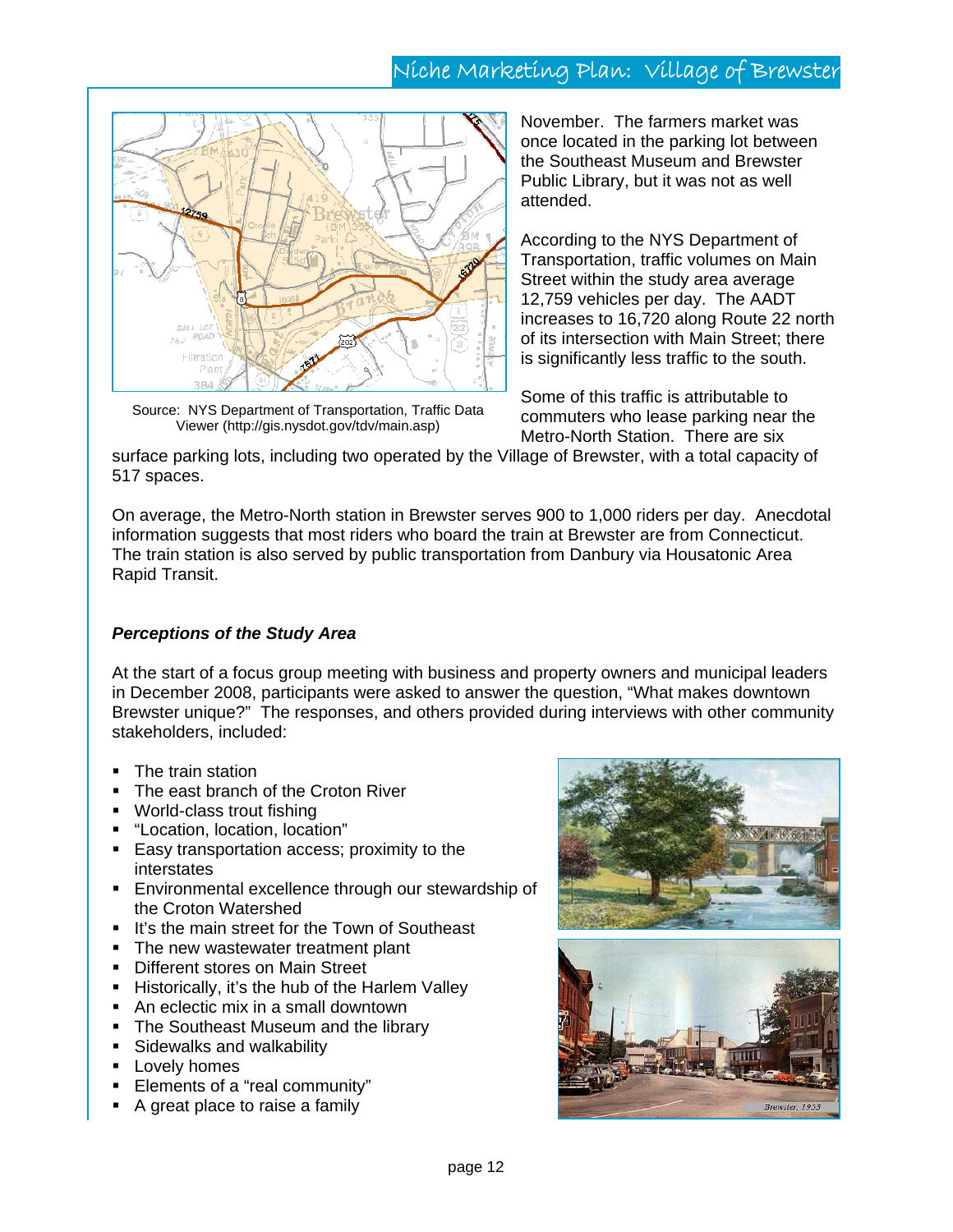These perceptions are very positive and reflect the sense of community pride that is promoted on Founders Day, an annual street festival organized by the Coalition for a Better Brewster for more than fifteen years.

Interviews conducted for this project provided an opportunity to understand the range of perceptions held by community members, business owners, and other stakeholders regarding downtown Brewster. By and large, these focused on three topics: the Hispanic population, parking, and outsiders' impressions of the study area.

#### The Hispanic Population

 $\overline{a}$ 

During the 1980s and '90s, new development along Routes 6 and 22 in the Town of Southeast made larger spaces and more parking available for commercial establishments. As was the case in communities across the United States, many businesses abandoned Main Street for new locations in the suburbs. This left downtown Brewster with numerous vacancies.

By all accounts, Hispanic immigrants – who had apparently come to Brewster in pursuit of inexpensive rental housing and work opportunities – filled the void. A 1999 article in the *New York Times* reported that "Brewster has taken on a distinctive Hispanic flavor," as restaurants and other businesses were opened by Hispanic entrepreneurs.

Some immigrants, however, worked as day laborers in Putnam County's growing construction industry, lining the streets of Brewster every morning, waiting for contractors to hire them for the day. This phenomenon, which started in the late 1990s, has continued through the present day, serving as a source of controversy in the Village.

On one hand, many of those interviewed recognize the value of Brewster's Hispanic population, crediting them for the continued viability of Main Street businesses when non-Hispanic residents of the surrounding communities have "given up on" Brewster. As one stakeholder pointed out, many Hispanic immigrants are *not* day laborers: "They are now buying houses… they have homes and businesses." Another person noted that there are many "examples of Hispanics with legitimate businesses who have been successful."



On the other hand, the presence of the day laborers on the streets of Brewster makes some people uncomfortable. Although there is little evidence of criminal behavior, women in particular report that they feel intimidated by groups of Hispanic men and are afraid of harassment. A 2006 *New York Times* article quoted a local merchant: "A lot of my truly good customers have told me point blank that they won't come back. It's not that the men are violent, it's just that the sheer number of them hanging in the doorway intimidates people."<sup>3</sup>

Some feel that the day laborer situation has discouraged investment and stopped people from coming into the Village to shop. As one person interviewed stated, "Instead of dealing with the diversity, people have abandoned the area." It is not clear, however, whether the growing

<sup>3</sup> "In Brewster, A Backlash Against Day Laborers," *New York Times*, February 5, 2006.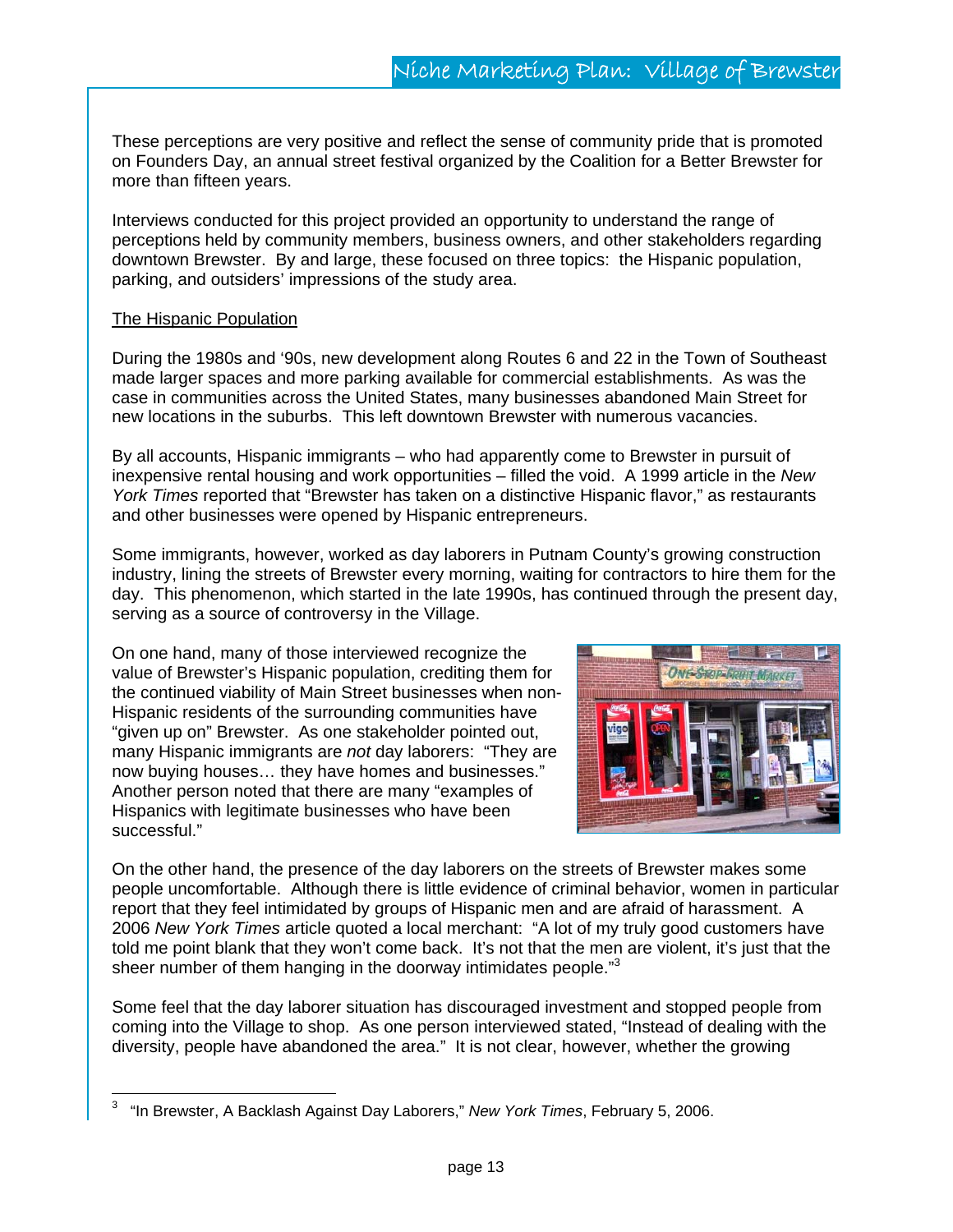Hispanic population caused local residents to abandon downtown Brewster, or whether residents had *already* given up on the downtown as retailers moved into suburban strip malls.

At their most extreme, these negative images of Brewster's Hispanic community have been fed by bigotry and prejudice, as evidenced by letters to the editor and comments posted online in response to news articles about the day laborer situation (and sometimes even other stories about the downtown). The remarks about "illegal immigrants" and allegations that Hispanic residents are responsible for Brewster's problems severely undermine the community's image and suggest – even to those who have not been to the Village in years – that Main Street is a place best avoided. As one interview participant concluded: "[There] is no way the Village will succeed…unless the image of the Village is restored. [But] I am torn as to whether the change comes first to improve the image or the image comes first in order to make the change, or maybe both together."

#### Parking

Another issue raised repeatedly during the interviews was parking. Main Street commercial districts are commonly perceived as not having enough short-term parking for customers and long-term parking for employees and residents. In some cases, better signage and marketing to direct drivers to off-street parking areas, municipal lots, and metered parking spaces are all that is needed. In other instances, a designated off-street parking lot or a centralized parking structure may be warranted.

Those interviewed offered a range of perspectives on the parking situation in the downtown. Some feel that while parking is routinely blamed for the lack of shoppers, it is an "artificial issue"; area residents often feel that they need to park directly in front of a store downtown, even though they probably walk an equal distance from a mall parking lot to a store entrance. (Residents from surrounding townships were described as "mainly 'strip center' people," who may not be accustomed to on-street parking.) One interview participant pointed out that when the Town of Southeast still had its court in Brewster at the Old Town Hall, there was a greater demand for parking during the day. Changing demographics have also reduced the parking demand: according to the 2000 Census, 23.7% of Brewster households (compared to 4.2% of Putnam County households) do not even have a car.

Others asserted that the lack of parking discourages investment. A business owner claimed that there are only 100 parking spaces in the entire village, noting that restaurants, grocery stores, and larger businesses that require 15 to 20 parking spots at a time are hard-pressed to find them on Main Street; without a parking facility, he said, downtown Brewster will not be able to attract additional businesses and investors. There is also the question of whether Brewster could support special events if, for example, performances were presented at a restored Old Town Hall.

Parking enforcement was discussed during the interviews as well. Several people suggested that Brewster police are too aggressive with the enforcement of snow emergency rules, to the point where loyal customers have had their cars towed from Main Street. Parking tickets are also an issue; some believe that the police are too quick to issue a parking ticket when the time on a parking meter has expired. Local merchants are particularly concerned, as these actions have resulted in lost customers.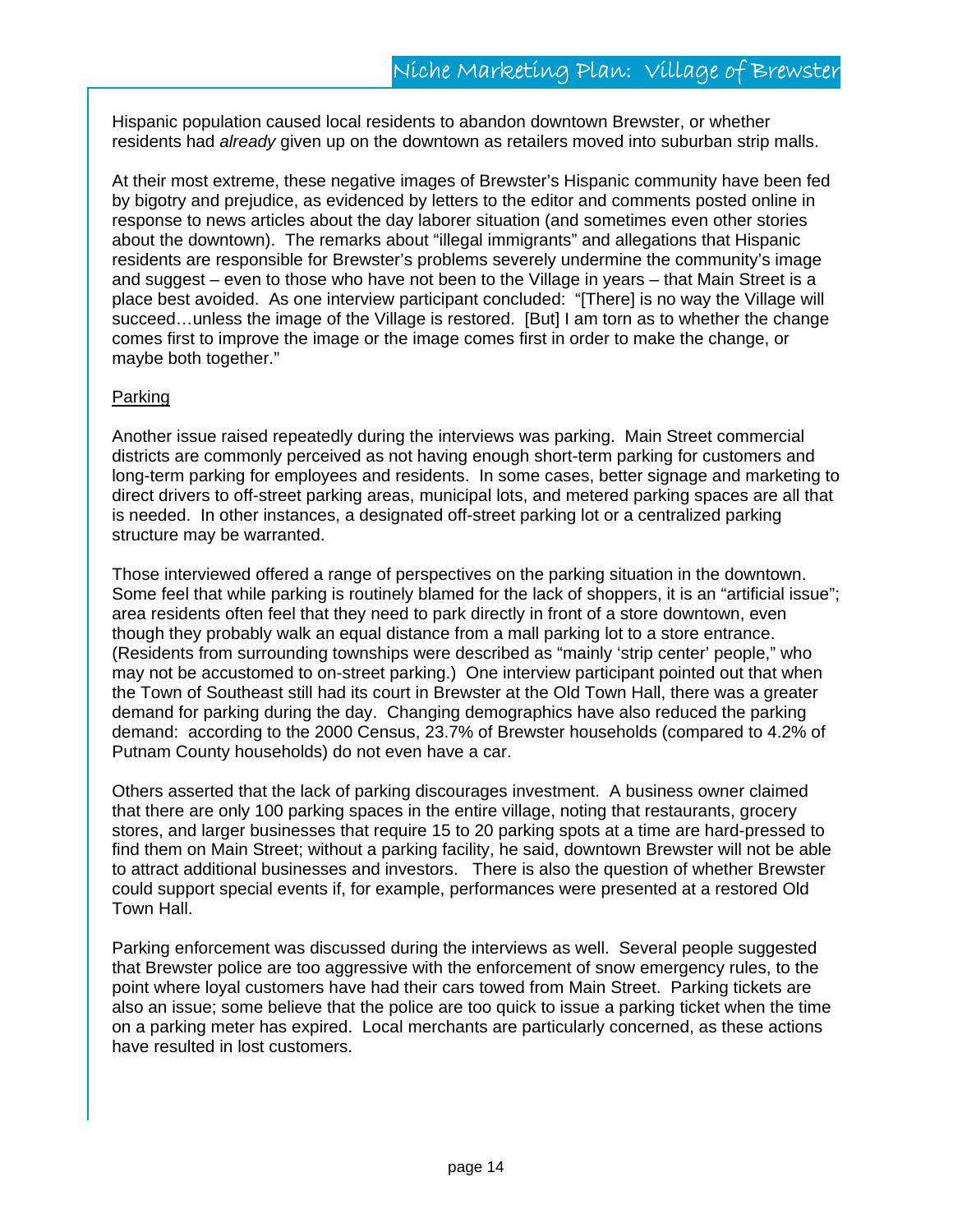#### **Outsider Perceptions**

Brewster's urban environment seems to leave a very different impression on people from outside Putnam County than on local residents. As some interview participants noted, visitors from lower Westchester County and the Bronx perceive Brewster as "cute and funky, sort of a mini-Greenwich Village," rather than expecting the New England look and feel of, say, Cold Spring. Brewster's history is blue-collar; as the Village Historian explained, it was home to the miners, the railroaders, and the dam builders of Putnam County, and then to the people who worked at the Borden factory.

In 2001, Brewster received renewed attention from a group of New York City artists, who studied the area's history, sociology and architecture and created a conceptual art project, culminating in a weekend-long street festival and a follow-up art installation. The project was a big success and in part helped to restore residents' faith in their own community.

Several of those interviewed pointed out that urban dwellers do not seem to have a strong preconception about Brewster. They accept the diversity of Main Street and are less likely to perceive "men standing on the street" as dangerous. Shopping in Brewster's antique stores years ago, they "didn't have the same prejudices… [they weren't] remembering 'how it used to be.'" The perception of Brewster by out-of-towners may offer the basis for the development of a more positive image for the downtown and ultimately, stronger support by residents of surrounding communities.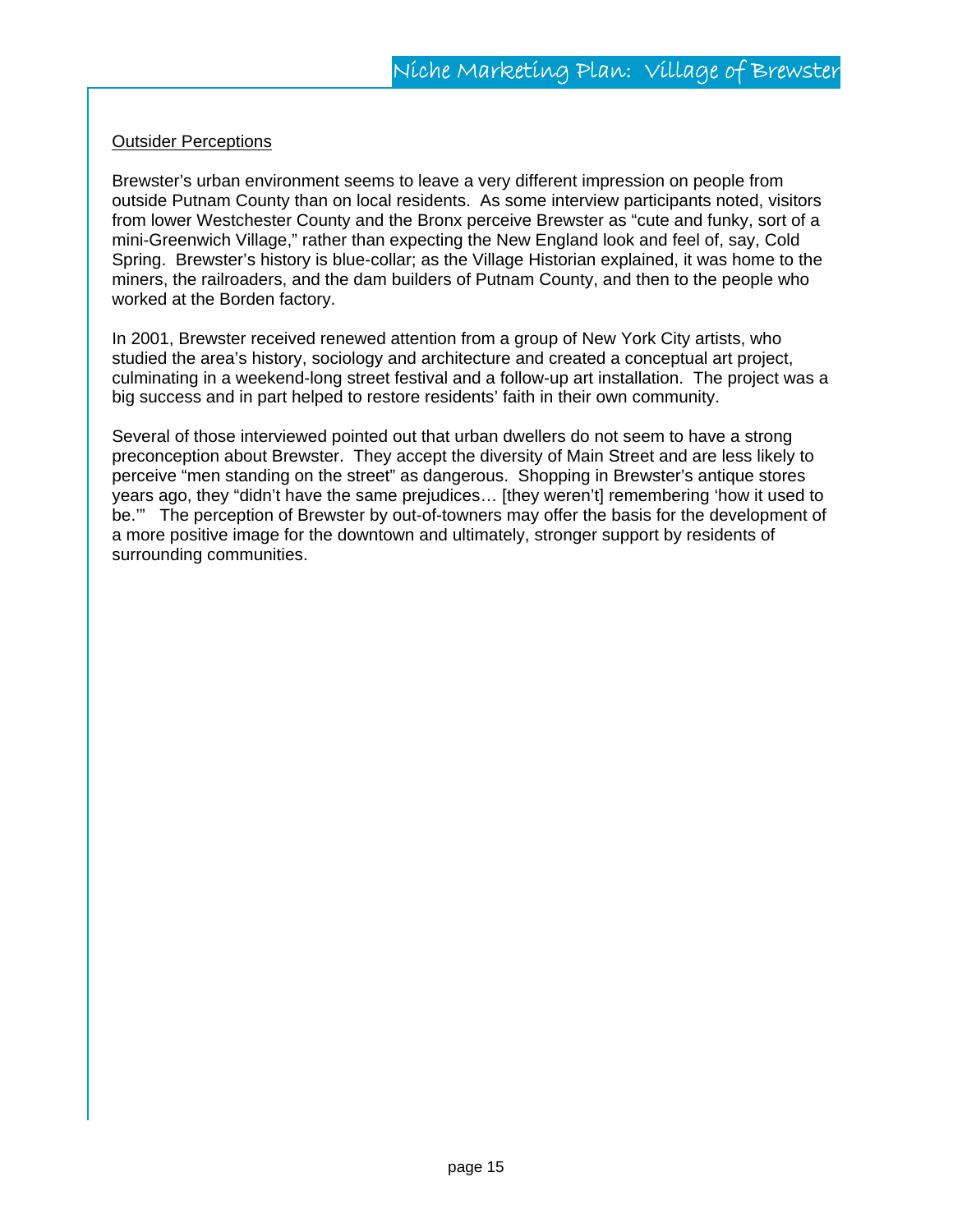#### **Market Analysis**

#### *Trade Area Definition*

A *trade area* is generally defined as the geographic area from which local retailers draw the majority of their customers. For the purpose of this analysis, we have defined the trade area as *within a 10-minute driving time* of downtown Brewster. As illustrated below, this area includes the Village of Brewster, the Town of Southeast, and the Carmel hamlet. The 10-minute drivetime zone also incorporates areas along Interstate 684 and other major roadways in Somers and North Salem, Westchester County and in Danbury, Connecticut.



The delineation of the downtown Brewster trade area is not meant to suggest that prospective customers of local businesses will be drawn *solely* from this geographic area. Businesses in Brewster may provide goods and services to people outside the trade area, such as commuters passing through the Village and visitors from downstate. However, based upon the markets *currently* served by downtown businesses, nearby retail competition (both current and planned), and other factors, this trade area provides a reasonable basis for assessing retail potential.

#### *Market Demographics*

This section analyzes the demographic and socioeconomic characteristics of residents in the defined trade area. The statistical data presented is derived from the U.S. Census Bureau and ESRI Business Information Solutions, a leading national provider of market information. ESRI's proprietary methodology employs both federal and private data sources to develop demographic estimates and projections. For comparative purposes, demographics are provided for the trade area as well as for the Village of Brewster and Putnam County.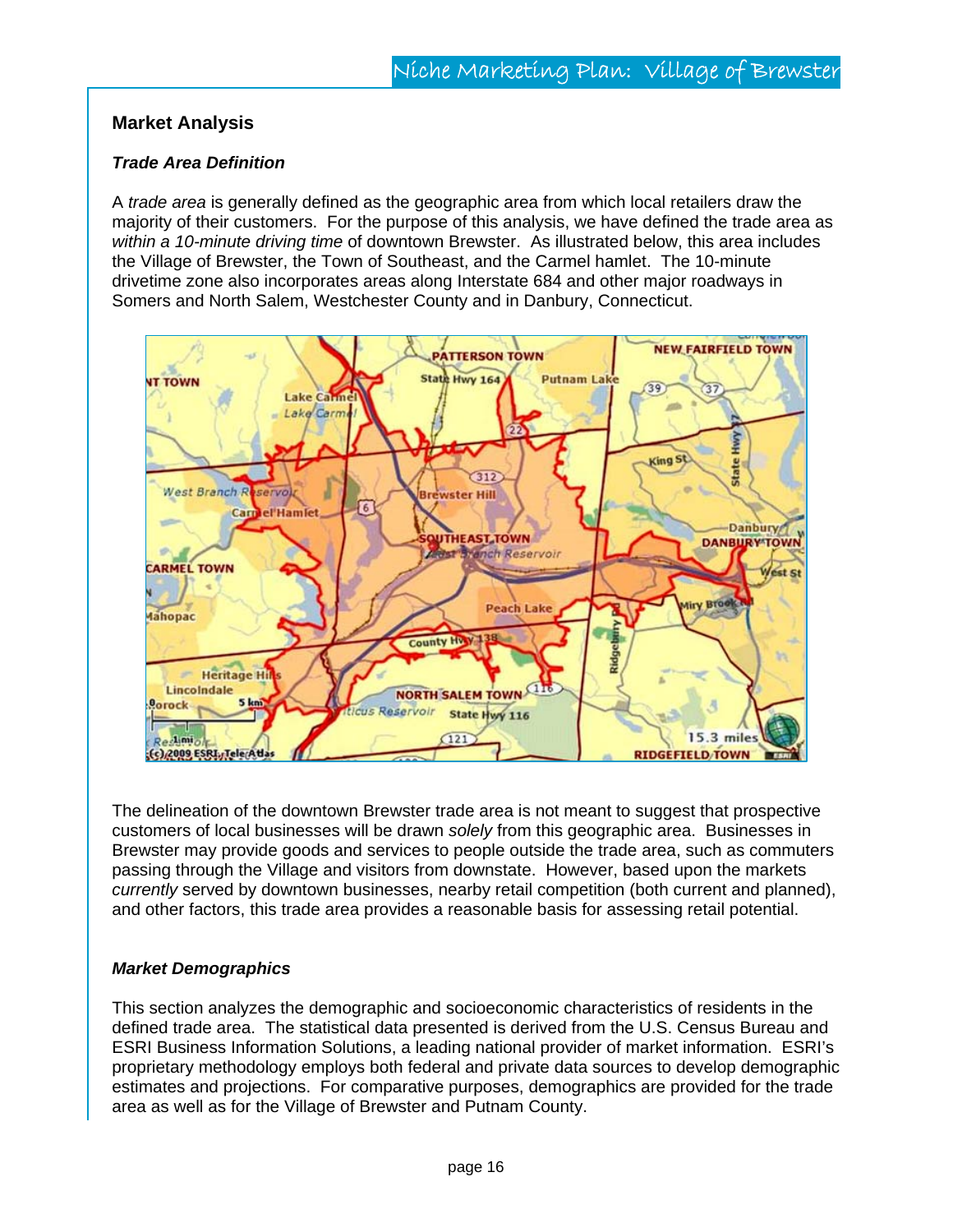#### Population and Household Growth

 As shown in Table 2, the 2008 population of the trade area, the 10-minute drivetime zone, is estimated at 30,626. This reflects an average annual increase of 1.1% or a net gain of approximately 2,400 residents since 2000. During the 2008-2013 time period, the trade area population is projected to grow more modestly at 0.8% per year.

| Table 2. Market Area Population & Household Growth |        |              |                     |         |         |  |
|----------------------------------------------------|--------|--------------|---------------------|---------|---------|--|
| <b>Market Area</b><br>2000<br>2008 (est.)          |        | 2013 (proj.) | % Avg Annual Change |         |         |  |
|                                                    |        |              |                     | 2000-08 | 2008-13 |  |
| <b>Brewster 10-Minute Drivetime Zone</b>           |        |              |                     |         |         |  |
| Population                                         | 28,204 | 30,626       | 31,786              | 1.1%    | 0.8%    |  |
| Households                                         | 10,518 | 11,441       | 11,918              | 1.1%    | 0.8%    |  |
| Avg. Household Size                                | 2.63   | 2.62         | 2.61                | $0.0\%$ | $-0.1%$ |  |
| <b>Village of Brewster</b>                         |        |              |                     |         |         |  |
| Population                                         | 2,162  | 2,215        | 2,262               | 0.3%    | 0.4%    |  |
| Households                                         | 840    | 844          | 860                 | 0.1%    | 0.4%    |  |
| Avg. Household Size                                | 2.52   | 2.57         | 2.58                | 0.2%    | 0.1%    |  |
| <b>Putnam County</b>                               |        |              |                     |         |         |  |
| Population                                         | 95,745 | 101,684      | 105,316             | 0.8%    | 0.7%    |  |
| Households                                         | 32,703 | 35,075       | 36,504              | 0.9%    | 0.8%    |  |
| Avg. Household Size                                | 2.86   | 2.84         | 2.82                | $-0.1%$ | $-0.1%$ |  |

*Source: ESRI and E.M. Pemrick and Company.*

- With an estimated 2,215 residents, the Village of Brewster accounts for about 7% of the trade area population. The number of residents in Brewster is expected to remain relatively steady over the next few years, with only a marginal increase projected.
- The Census Bureau defines a household as all persons who occupy a housing unit. The occupants may be a single family, one person living alone, two or more persons living together, or any other group of individuals who share living arrangements outside of an institutional setting. There are approximately 11,000 households currently residing within a 10-minute drive of downtown Brewster, with an average household size of 2.62 persons. Household sizes in Putnam County are considerably higher, averaging 2.84 persons, reflecting a higher proportion of households with related children.
- Although 2008 and 2013 data on households by type are not available, figures from the 2000 Census reported by ESRI indicate that 60.5% of trade area households are married-couple families, 11.5% are other family households, and 28.0% are nonfamily households, mostly individuals living alone. Nearly 36.0% of trade area households have related children under 18 present. In comparison, just 27.6% of households in the Village of Brewster and 41.0% of Putnam County households have related minor children at home.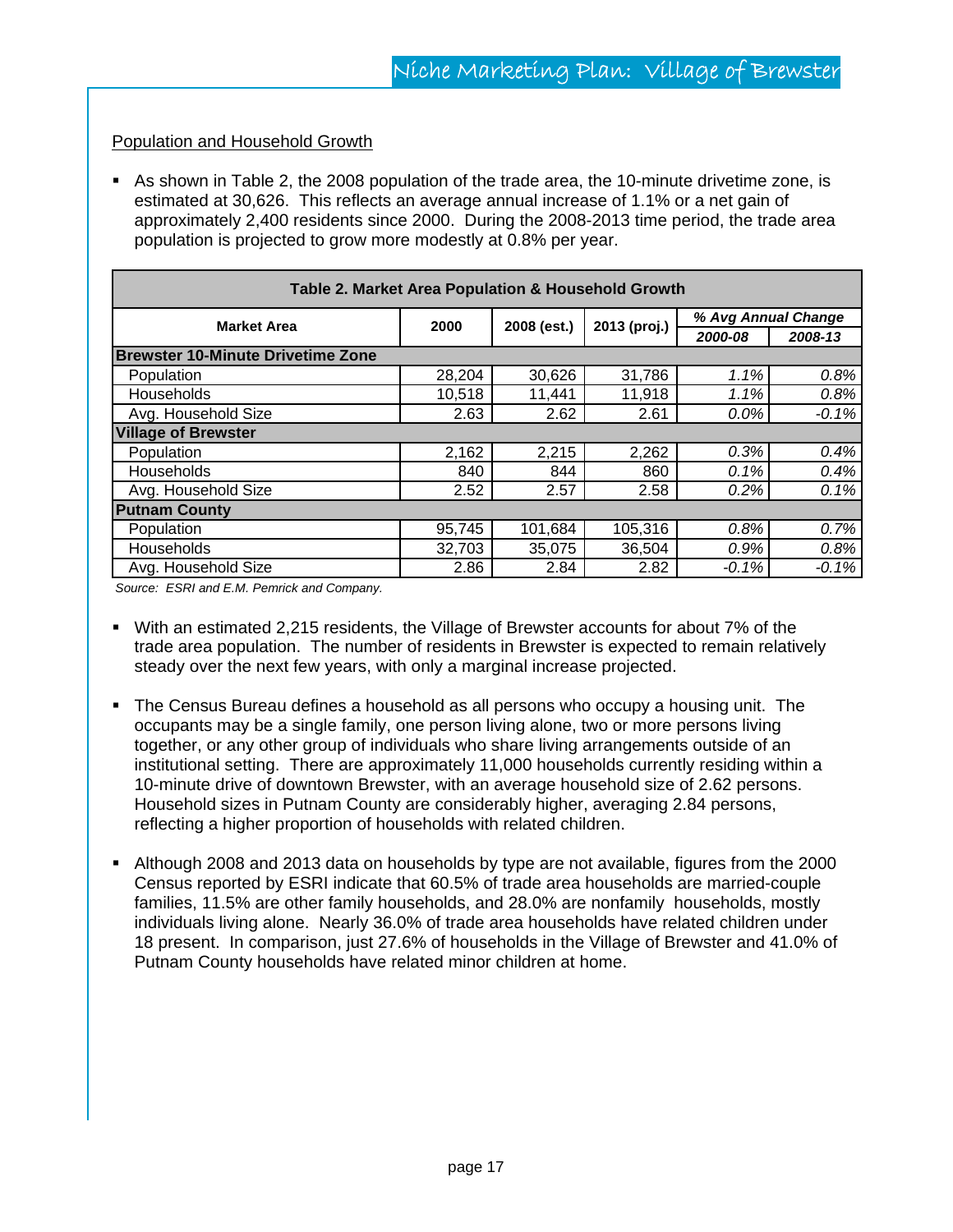#### Population and Householders by Age

 As shown in Table 3, the Brewster trade area has a higher proportion of residents aged 65 and over than the Village of Brewster or Putnam County. Brewster's population is relatively young, with a median age estimated at 34.8 years. This is due not to an above-average proportion of children, but rather to an unusually high percentage of individuals in the 25-34 and (to a lesser extent) 35-44 age categories in the Village. Residents in their 20s and 30s are more likely to be in a "household-forming" stage of life than the general population.

| Table 3. Market Area Population by Age, 2008 |               |                                                    |               |                            |               |                      |  |
|----------------------------------------------|---------------|----------------------------------------------------|---------------|----------------------------|---------------|----------------------|--|
|                                              |               | <b>Brewster 10-Minute</b><br><b>Drivetime Zone</b> |               | <b>Village of Brewster</b> |               | <b>Putnam County</b> |  |
|                                              | <b>Number</b> | Percent                                            | <b>Number</b> | <b>Percent</b>             | <b>Number</b> | <b>Percent</b>       |  |
| Under 25                                     | 9,678         | 31.6%                                              | 696           | 31.4%                      | 33,657        | 33.1%                |  |
| $25 - 34$                                    | 2,909         | 9.5%                                               | 421           | 19.0%                      | 10,067        | 9.9%                 |  |
| $35 - 44$                                    | 4,655         | 15.2%                                              | 434           | 19.6%                      | 15,964        | 15.7%                |  |
| $45 - 54$                                    | 5,268         | 17.2%                                              | 332           | 15.0%                      | 17,998        | 17.7%                |  |
| $55 - 64$                                    | 3,828         | 12.5%                                              | 164           | 7.4%                       | 12,711        | 12.5%                |  |
| $65 - 74$                                    | 2,144         | 7.0%                                               | 82            | 3.7%                       | 6,304         | 6.2%                 |  |
| 75 and over                                  | 2,144         | 7.0%                                               | 86            | 3.9%                       | 4,983         | 4.9%                 |  |
| <b>Total population</b>                      | 30,626        | 100.0%                                             | 2,215         | 100.0%                     | 101,684       | 100.0%               |  |
| Median age                                   |               | 41.2                                               |               | 34.8                       |               | 40.1                 |  |

*Source: ESRI (estimates) and E.M. Pemrick and Company.*

 Age is one of the most important factors impacting consumer spending patterns. During the 1990s, the aging of the vast baby-boom generation resulted in a significant increase in the number of households headed by individuals between the ages of 45 and 54, peak earning years for most Americans. According to the annual Consumer Expenditure Survey conducted by the Bureau of Labor Statistics, the typical household headed by a person aged 45-54 spends more, on average, than other households.

| Table 4. Householders by Age - Brewster 10-Minute Drivetime Zone |               |         |               |                |               |         |                     |         |
|------------------------------------------------------------------|---------------|---------|---------------|----------------|---------------|---------|---------------------|---------|
|                                                                  | 2000          |         | 2008 (est.)   |                | 2013 (proj.)  |         | % Avg Annual Change |         |
|                                                                  | <b>Number</b> | Percent | <b>Number</b> | <b>Percent</b> | <b>Number</b> | Percent | 2000-08             | 2008-13 |
| Under 25                                                         | 160           | 1.5%    | 180I          | 1.6%           | 181           | 1.5%    | 1.6%                | 0.1%    |
| $25 - 34$                                                        | 1,243         | 11.8%   | 1,138         | 9.9%           | 1,216         | 10.2%   | $-1.1\%$            | 1.4%    |
| $35 - 44$                                                        | 2,779         | 26.4%   | 2,328         | 20.3%          | 1,937         | 16.3%   | $-2.0\%$            | $-3.4%$ |
| 45 - 54                                                          | 2,470         | 23.5%   | 2,911         | 25.4%          | 3,061         | 25.7%   | 2.2%                | 1.0%    |
| 55 - 64                                                          | 1,670         | 15.9%   | 2,231         | 19.5%          | 2,604         | 21.8%   | 4.2%                | 3.3%    |
| $65 - 74$                                                        | 1,242         | 11.8%   | 1,299         | 11.4%          | 1,518         | 12.7%   | 0.6%                | 3.4%    |
| 75 and over                                                      | 1,006         | 9.6%    | 1,351         | 11.8%          | 1,401         | 11.8%   | 4.3%                | 0.7%    |
| Total households                                                 | 10,518        | 100.0%  | 11,441        | 100.0%         | 11,918        | 100.0%  | 1.1%                | 0.8%    |

*Source: ESRI and E.M. Pemrick and Company.*

 Consistent with national demographic trends, households in the trade area became more concentrated in the 45-54 age category between 2000 and 2008. As illustrated in Table 4, householders (heads of household) aged 45-54 accounted for 23.5% of total households in 2000, increasing to an estimated 25.4% in 2008. In the next five years, more dramatic growth is anticipated in the number of householders aged 55-64. Representing 15.9% of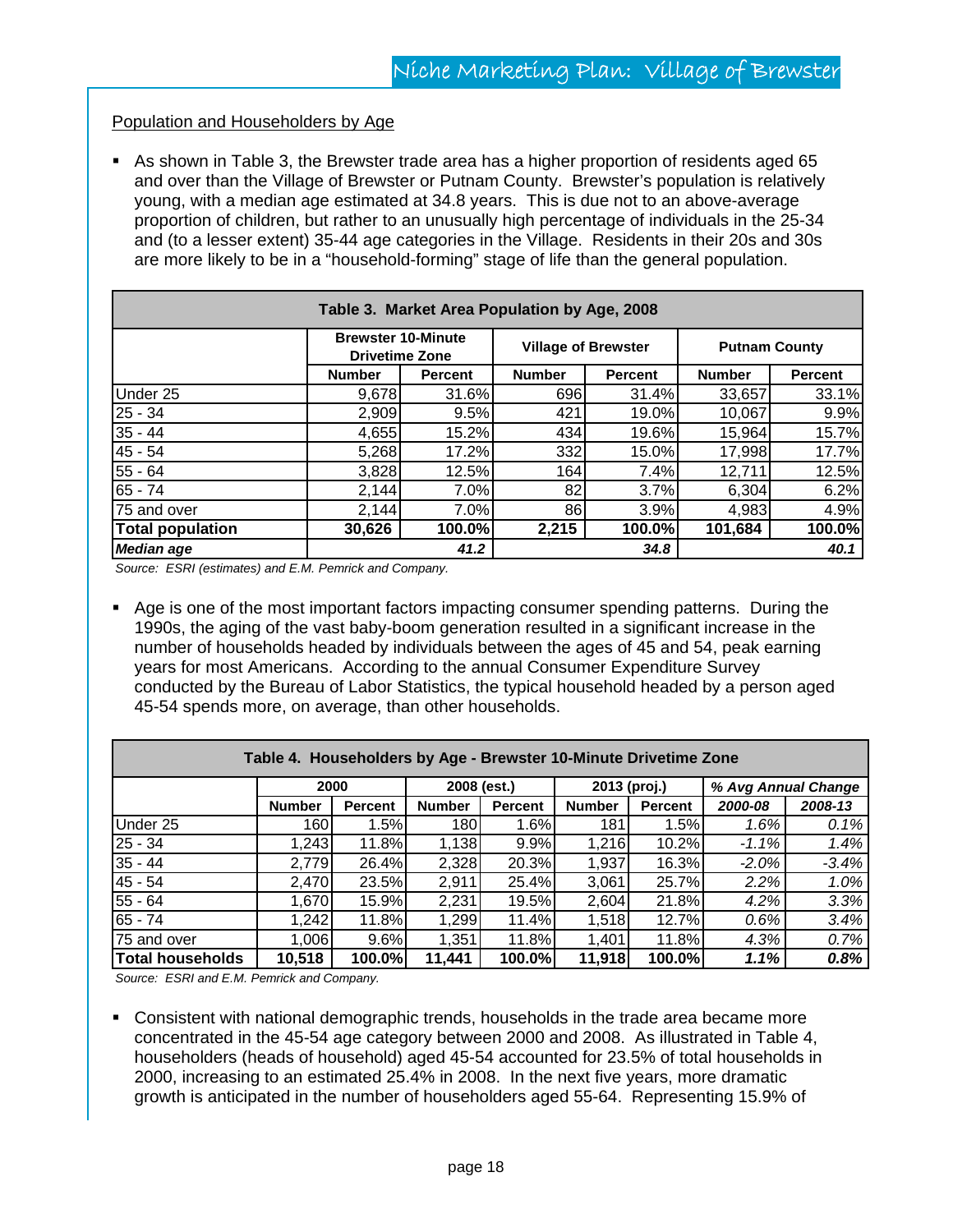trade area households in 2000, the percentage of householders aged 55-64 is projected to encompass 21.8% by 2013.

#### Household Income

- Median household income (MHI) levels in the Village of Brewster have consistently lagged behind those in Putnam County overall. The 1990 Census reported an MHI of \$34,006 in Brewster and \$53,634 in the County; in 2000, the MHI of approximately \$43,000 in Brewster was roughly 60% of the County median. According to *The Brewster Plan*, these disparities indicate simply that Brewster residents earn less than those in surrounding areas, and do not reflect changing demographics; indeed, Brewster has a long history as a blue-collar community.
- ESRI data indicate that households within a 10-minute driving time of Brewster have income levels that are more consistent with those in Putnam County. As reflected in Table 5, nearly 78% of trade area households have incomes of at least \$50,000; 60% have incomes of \$75,000 or more. The trade area also has a higher per capita income than either Brewster or Putnam County.

| Table 5. Market Area Households by Income, 2008 |               |                                                    |               |                            |               |                      |  |
|-------------------------------------------------|---------------|----------------------------------------------------|---------------|----------------------------|---------------|----------------------|--|
|                                                 |               | <b>Brewster 10-Minute</b><br><b>Drivetime Zone</b> |               | <b>Village of Brewster</b> |               | <b>Putnam County</b> |  |
|                                                 | <b>Number</b> | Percent                                            | <b>Number</b> | <b>Percent</b>             | <b>Number</b> | Percent              |  |
| Less than \$15,000                              | 481           | 4.2%                                               | 110           | 13.0%                      | 1,263         | 3.6%                 |  |
| \$15,000 - \$24,999                             | 469           | 4.1%                                               | 70            | 8.3%                       | 1,333         | 3.8%                 |  |
| \$25,000 - \$34,999                             | 503           | 4.4%                                               | 71            | 8.4%                       | 1,228         | 3.5%                 |  |
| \$35,000 - \$49,999                             | 1,098         | 9.6%                                               | 122           | 14.5%                      | 2,771         | 7.9%                 |  |
| \$50,000 - \$74,999                             | 2,002         | 17.5%                                              | 176           | 20.9%                      | 6,208         | 17.7%                |  |
| \$75,000 - \$99,999                             | 1,384         | 12.1%                                              | 101           | 12.0%                      | 4,595         | 13.1%                |  |
| \$100,000-\$149,999                             | 3,284         | 28.7%                                              | 148           | 17.5%                      | 10,768        | 30.7%                |  |
| \$150,000 or more                               | 2,220         | 19.4%                                              | 461           | 5.4%                       | 6,910         | 19.7%                |  |
| <b>Total households</b>                         | 11,441        | 100.0%                                             | 844           | 100.0%                     | 35,075        | 100.0%               |  |
| Per capita income                               | S             | 42,370                                             | S             | 28.863                     | - \$          | 40.945               |  |

*Source: ESRI (estimates) and E.M. Pemrick and Company.*

- The adult population within the trade area is very well-educated: 39.5% of residents age 25 and over have at least a bachelor's degree and 17.0% have a graduate or professional degree. More than two-thirds of employed trade area residents work in white-collar occupations, including 26.5% in one of the professions and 17.8% in managerial, business and financial occupations.
- ESRI projects that the number of trade area households in higher-income brackets will continue to grow. The number of households earning \$150,000 or more, for example, is projected to increase from an estimated 2,220 today to 4,044 by 2013.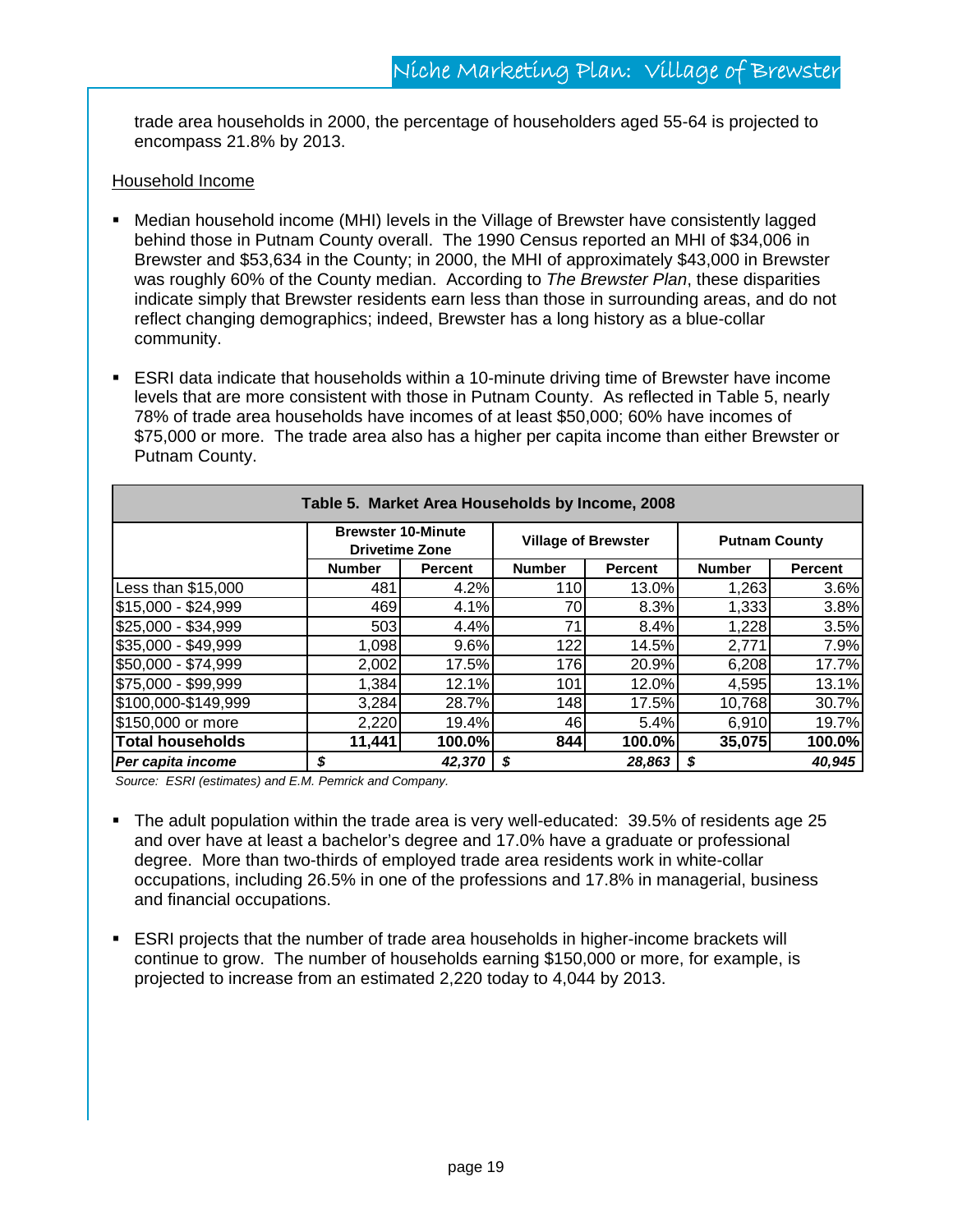#### Race/Ethnicity

- The population in the defined trade area is predominantly white. As shown in Table  $6$ , however, Hispanic and Asian populations in the trade area – and in each of the comparison areas – are increasing both in number and proportion. There are currently more than 2,800 persons of Hispanic origin (of any race) within a 10-minute drive of Brewster, based on ESRI estimates. This figure is projected to increase by 16.2%, to 3,274, by 2013. Similarly, the Asian population is projected to grow 27.7%, from 796 to 1,017 persons.
- Among the most salient characteristics of Brewster's population is its racial and ethnic diversity. An estimated 5.7% of Village residents are African-American, 2.9% are Asian, and more than one in three residents is of Hispanic origin. The growth of Brewster's Latino population is a relatively recent phenomenon; the 2000 Census reported that 32% of all Brewster residents were foreign-born, compared to just 10% in 1990. The Hispanic population in the Village is predominantly Guatemalan in origin, with smaller numbers of immigrants from Mexico, Ecuador, and Columbia.

| Table 6. Market Area Racial & Ethnic Composition |       |             |              |                        |         |  |  |
|--------------------------------------------------|-------|-------------|--------------|------------------------|---------|--|--|
| <b>Market Area</b>                               | 2000  | 2008 (est.) | 2013 (proj.) | % Change in Population |         |  |  |
|                                                  |       |             |              | 2000-08                | 2008-13 |  |  |
| <b>Brewster 10-Minute Drivetime Zone</b>         |       |             |              |                        |         |  |  |
| <b>White Alone</b>                               | 92.3% | 90.4%       | 89.1%        | 6.4%                   | 2.3%    |  |  |
| <b>Black Alone</b>                               | 2.2%  | 2.5%        | 2.7%         | 23.4%                  | 12.1%   |  |  |
| Asian/Pacific Islander Alone                     | 1.9%  | 2.6%        | 3.2%         | 48.6%                  | 27.7%   |  |  |
| Hispanic Origin (Any Race)                       | 7.6%  | 9.2%        | 10.3%        | 31.4%                  | 16.2%   |  |  |
| <b>Village of Brewster</b>                       |       |             |              |                        |         |  |  |
| White Alone                                      | 78.8% | 76.1%       | 74.5%        | $-1.1%$                | 0.0%    |  |  |
| <b>Black Alone</b>                               | 5.4%  | 5.7%        | 5.9%         | 8.1%                   | 5.7%    |  |  |
| Asian/Pacific Islander Alone                     | 2.3%  | 2.9%        | 3.4%         | 29.2%                  | 19.7%   |  |  |
| Hispanic Origin (Any Race)                       | 32.1% | 36.9%       | 39.8%        | 17.8%                  | 10.1%   |  |  |
| <b>Putnam County</b>                             |       |             |              |                        |         |  |  |
| White Alone                                      | 93.9% | 92.5%       | 91.5%        | 4.6%                   | 2.5%    |  |  |
| <b>Black Alone</b>                               | 1.6%  | 1.9%        | 2.0%         | 26.1%                  | 9.0%    |  |  |
| Asian/Pacific Islander Alone                     | 1.3%  | 1.7%        | 2.0%         | 38.9%                  | 21.8%   |  |  |
| Hispanic Origin (Any Race)                       | 6.2%  | 7.7%        | 8.7%         | 31.9%                  | 17.0%   |  |  |

Note: American Indian Alone, Some Other Race Alone, and Two or More Races not shown. Figures do not add to 100%. *Source: ESRI and E.M. Pemrick and Company.* 

- Hispanic populations are growing throughout the Hudson Valley, and not only in large cities. Other communities with fewer than 25,000 residents where Hispanic residents make up a large proportion of the population include Sleepy Hollow (45%), Ossining (28%), Mount Kisco (25%), and Peekskill (22%) in Westchester County, and Ellenville (29%), Monticello (26%), and Liberty (15%) in Sullivan County. In most of these communities, as in Brewster, individuals of Hispanic origin arrived as immigrants from south and central America during the 1990s, and have contributed to community life as entrepreneurs, employees, property owners, and consumers, filling the void as non-Hispanics have departed.
- The growth of the Hispanic population is expected to continue even in the absence of additional immigration; according to the Census Bureau, roughly one in five U.S. residents will be of Hispanic origin by 2030. Many businesses are recognizing the opportunities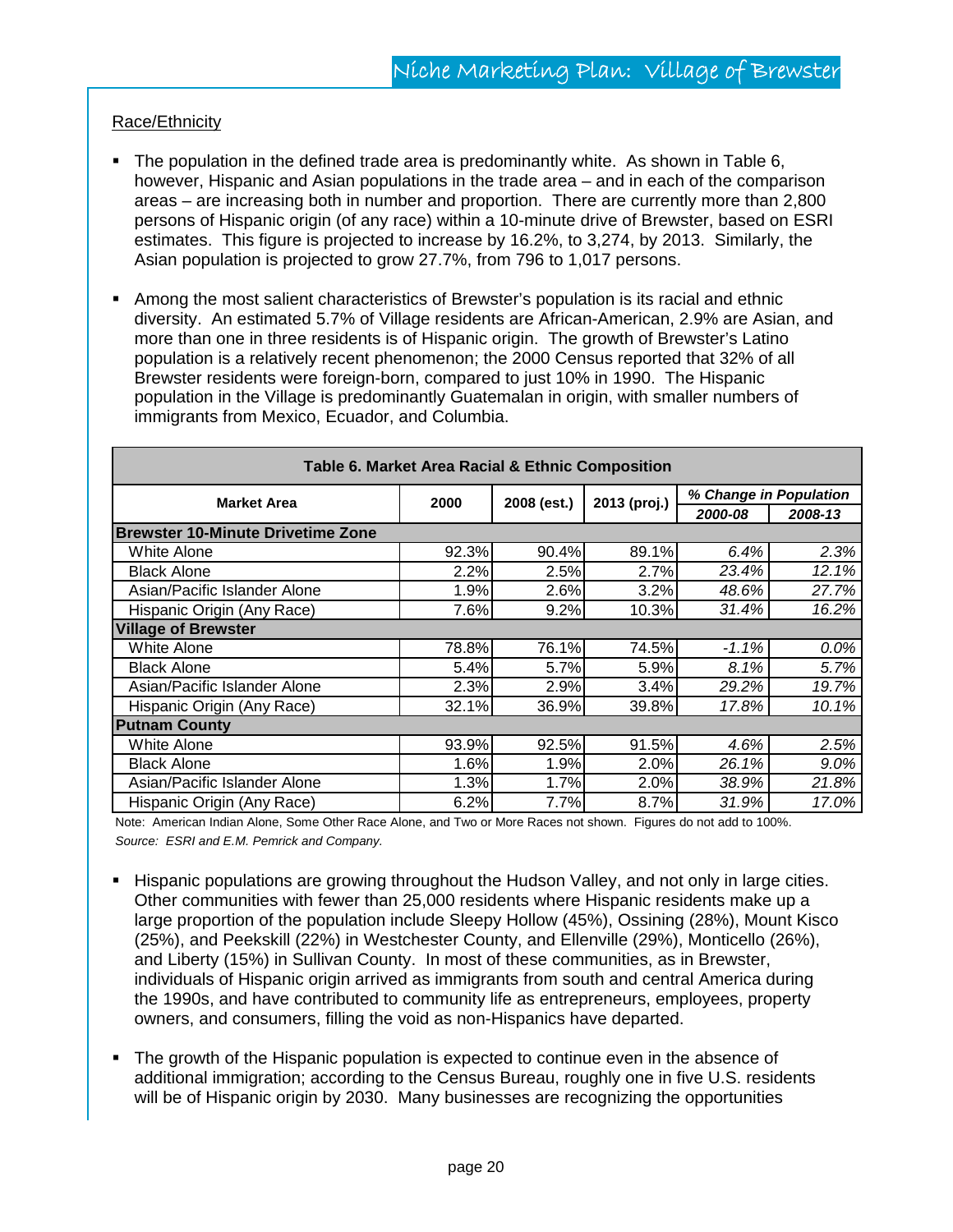presented by this rapidly growing segment of the population, at a time when other segments of the population are aging and purchasing fewer retail goods. The most recent Consumer Expenditures Survey from the U.S. Department of Labor indicates that Hispanic households spend more than non-Hispanics on groceries, telephone services, furniture, clothing, footwear and housing. Persons of Hispanic origin are more likely to be younger, entering the workforce for the first time, and forming households; in the coming decade, their income levels – and those of their children – will rise as they advance in their careers.

#### **The Hispanic Population in Transition**

An analysis of recent Census estimates by the *Journal News* found that young Hispanic families are increasingly choosing the lower Hudson Valley (Westchester, Putnam, and Rockland counties) as a place to settle down and have children. "While the region as a whole remains predominantly white non-Hispanic, young families with small children may soon be mostly Hispanic." In Putnam County, 21% of young adults (ages 25-34) and 16% of children younger than 5 are Hispanic. See "Young Hispanics Settling Down," *Journal News*, August 7, 2008.

Westchester County has an estimated 175,000 Hispanic residents, accounting for 19% of its total population.

- > Their median age is 29.6 compared to 39.3 for the overall population.
- > Nearly 50% are native-born residents of the United States, and of the remainder who are foreign-born, 31% are naturalized U.S. citizens.
- > Although 40% of the County's Hispanic residents do not speak English well, Westchester has 20,000 Hispanics aged 25 and over with at least a bachelor's degree.
- > Westchester County has 16,793 Hispanic residents employed in high-paying management, professional, and related occupations.
- > More than 7,000 Hispanic residents are entrepreneurs, working in their own business; they have a higher rate of self-employment than the general population (8.3% vs. 7.7%).

Putnam County has an estimated 9,680 Hispanic residents, accounting for 10% of its total population. Approximately 1,200 Hispanics aged 25 and over in Putnam have at least a bachelor's degree. In Fairfield County, Connecticut, 129,000 Hispanic residents now make up 14% of the total population.

Source: U.S. Census Bureau, American Community Survey, 2005-2007 Three-Year Estimates. Some ACS data for Putnam County is not available because the number of sample cases is too small.

#### *Market Segmentation*

*Market segmentation* is defined as the classification of consumers according to demographic and socioeconomic characteristics, lifestyles, and product preferences. It is based on the notion that "birds of a feather flock together"; that is, people with similar tastes, household types, and behaviors naturally gravitate toward each other and into the communities in which they live. Segmentation systems allow businesses to better understand the needs and interests of local shoppers, develop effective strategies that attract consumers to their stores, and select products suited to customer preferences and lifestyles. Market segmentation offers yet another perspective in understanding existing and prospective customers for businesses in downtown Brewster.

Developed by ESRI Business Information Solutions, Community Tapestry categorizes U.S. neighborhoods into 65 market segments, each reflecting a range of opportunities and influences. Neighborhoods are analyzed and sorted by a variety of demographic and socioeconomic attributes as well as other determinants of consumer behavior.

Households residing within the defined trade area have been grouped into the Community Tapestry market segments as summarized in Table 7. The descriptions reflect the propensity of households within that segment to exhibit certain characteristics and preferences relative to the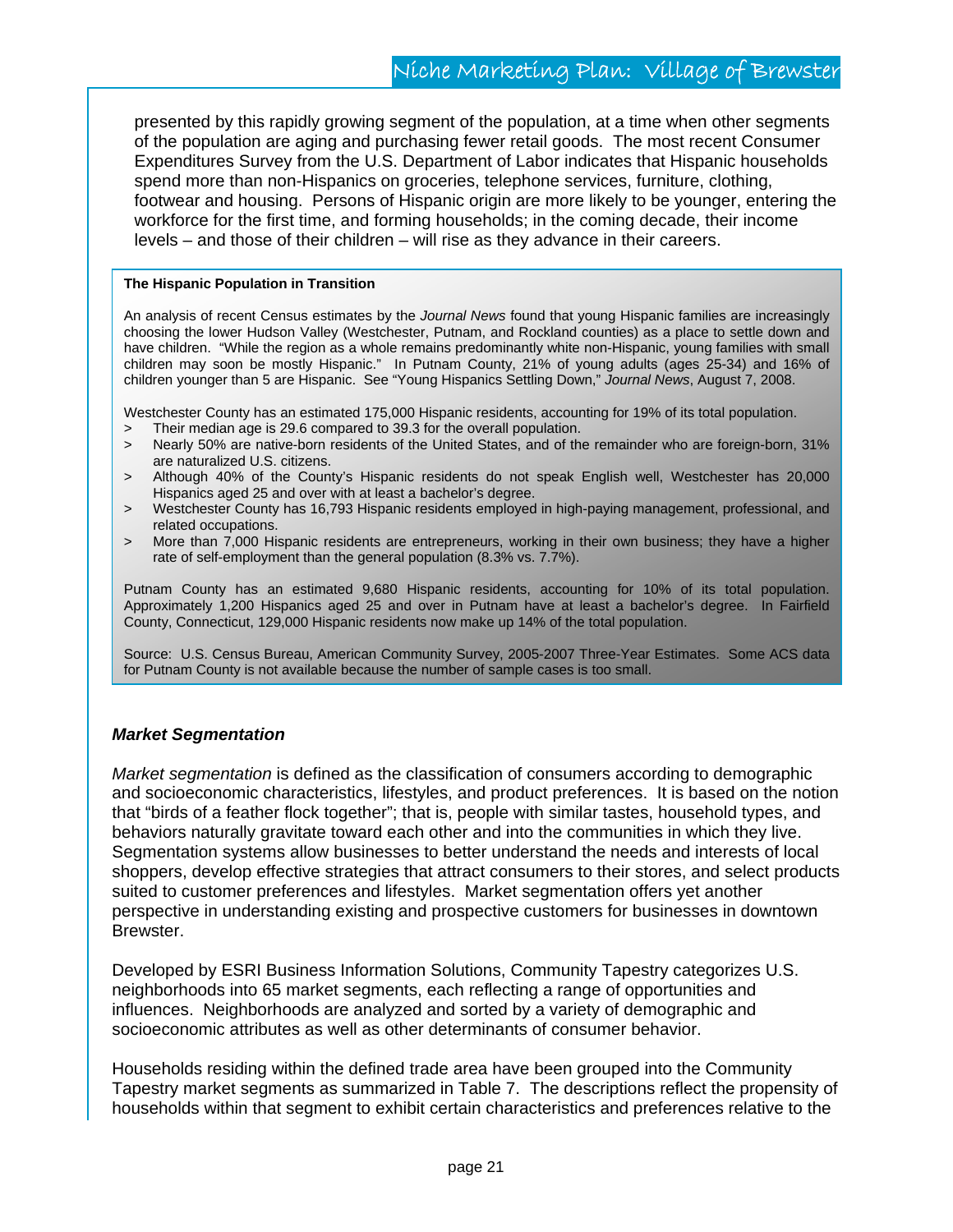general population. While each segment paints a slightly different "picture" of the trade area market, there are some common features: for example, households in the three largest segments are married-couple families with dual incomes and owners of single-family homes.

There are also some notable differences between trade area households in general and those residing in Brewster. *International Marketplace* is the largest market segment in the Village of Brewster, and is characterized by a rich blend of cultures and household types. Married couples with children and single parents with children represent about 45% of the households. The typical household in this segment rents an apartment in an older, multi-family structure; top purchases include groceries, children's clothing, and movie tickets. They are loyal listeners of Hispanic radio programs, tend to shop at discount stores, and enjoy traveling abroad to visit family members.

| Table 7. Top Tapestry Segments in the Brewster 10-Minute Drivetime Zone |                                                                                                                                                                 |                                                                                                                                                                                 |                                                                                                                                                                                                                         |  |  |
|-------------------------------------------------------------------------|-----------------------------------------------------------------------------------------------------------------------------------------------------------------|---------------------------------------------------------------------------------------------------------------------------------------------------------------------------------|-------------------------------------------------------------------------------------------------------------------------------------------------------------------------------------------------------------------------|--|--|
| <b>Market Segment</b>                                                   | Demographic &<br>Socioeconomic                                                                                                                                  | <b>Residential</b>                                                                                                                                                              | <b>Consumer Preferences</b>                                                                                                                                                                                             |  |  |
| <b>Pleasant-ville</b><br>(24.4% of trade area<br>households)            | Mostly married-couple<br>families, slightly older<br>than average<br>"Prosperous<br>$\blacksquare$<br>domesticity"<br>Little ethnic diversity<br>$\blacksquare$ | Length of residency<br>$\blacksquare$<br>>10 years<br>Single-family homes<br>$\blacksquare$<br>Own two or more<br>$\blacksquare$<br>vehicles<br>Long commutes<br>$\blacksquare$ | Home remodeling is<br>×,<br>a priority, but doing<br>the projects<br>themselves is not<br>$\blacksquare$<br>Shop at warehouse-<br>type stores as well<br>as department stores<br>Enjoy dining out and<br>baseball games |  |  |
| <b>Suburban Splendor</b><br>(12.3%)                                     | Married-couple families<br>٠<br>in growing<br>neighborhoods<br>Epitome of upward<br>$\blacksquare$<br>mobility<br>Well-educated<br>٠                            | Own large homes<br>$\blacksquare$<br>that are relatively<br>new, with the latest<br>amenities<br>Own two or more<br>$\blacksquare$<br>vehicles                                  | Own all the latest<br>$\blacksquare$<br>gadgets<br>Use the Internet to<br>make purchases<br>Free time devoted to<br>family, travel, fitness,<br>museums                                                                 |  |  |
| <b>Wealthy Seaboard</b><br><b>Suburbs</b><br>$(11.1\%)$                 | Mostly married-couple<br>families<br>"Older, established<br>$\blacksquare$<br>quarters of affluence"<br>High median net worth<br>$\blacksquare$                 | $\blacksquare$<br>High-value single-<br>family homes<br>$\blacksquare$<br>Slow to change<br>residences                                                                          | Shop at warehouse-<br>$\blacksquare$<br>type stores as well<br>as upscale retailers<br>Travel in the U.S.<br>٠<br>and abroad<br>Enjoy going to the<br>beach, skiing, and<br>attending theater<br>performances           |  |  |
| <b>Silver and Gold</b><br>(10.6%)                                       | Mostly age 55+, retired<br>٠<br>or semi-retired<br>professionals<br>Educated seniors,<br>٠<br>many self-employed                                                | $\blacksquare$<br>Not typically living in<br>the homes where<br>they raised their<br>children                                                                                   | Have the free time<br>$\blacksquare$<br>and resources to<br>pursue their interests<br>Often shop by phone<br>π<br>Avid readers<br>$\blacksquare$                                                                        |  |  |
| <b>International</b><br><b>Marketplace</b><br>(9.7%)                    | Ethnically diverse<br>٠<br>urban market with high<br>share of immigrants                                                                                        | In older urban<br>$\blacksquare$<br>neighborhoods<br>dominated by renters                                                                                                       | <b>Biggest spending</b><br>٠<br>priority is family<br>Keeping in touch<br>٠<br>with relatives abroad<br>is important                                                                                                    |  |  |

*Source: ESRI and E.M. Pemrick and Company.*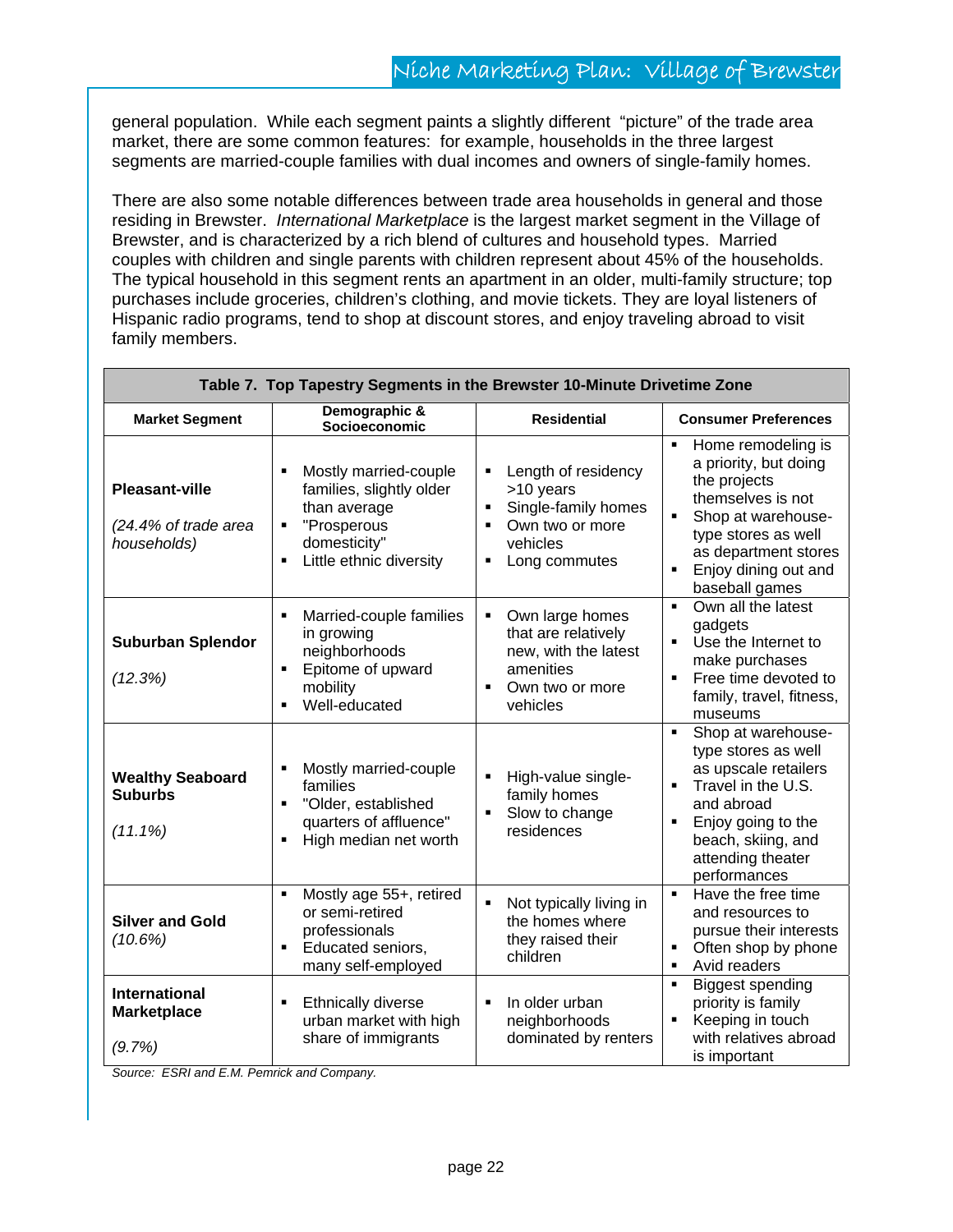#### *Consumer Spending Patterns*

To evaluate potential consumer demand in and around Brewster, current estimates of consumer spending by households in the trade area – whether purchases were made within or outside of the 10-minute drivetime zone – were obtained from ESRI Business Information Solutions. The data are based on the annual Consumer Expenditure Survey conducted by the Bureau of the Labor Statistics. Excluded from the analysis are expenditures for goods and services not typically found at a retail establishment: home mortgages, utilities, financial investments, vehicle loans, insurance, child care, transportation, and so on. It should be noted that the categories listed represent purchases by merchandise line or product type rather than *store* type, and items may be sold by several types of establishments.

Based on the ESRI data, the estimated consumer demand for apparel, computers, entertainment and recreation, food and beverage, health and personal items, household furnishings and equipment, and other goods by trade area households totals more than \$361 million, or \$32,000 per household per year (see Table 8 on the following page).

The aggregate demand for food and beverage represents 46.8% of the consumer demand. This includes approximately \$68 million for food consumed away from home, including while on trips, and translates to roughly \$6,000 per household every year.

The entertainment and recreation category includes spending on video and sound equipment, sporting goods, pets, toys and games, photographic equipment, and books. The demand for entertainment and recreation in the trade area is estimated at nearly \$65 million a year, or \$5,668 per household.

In part due to their above-average income levels, trade area households spend more than the average U.S. household on many goods and services. The Spending Potential Index is significantly higher for such items as travel (airfares, lodging, and dining while on trips), apparel products and services (e.g., shoe repair, dry cleaning), household furnishings (especially furniture, floor coverings, household textiles, and luggage), fees and admissions for entertainment and recreation, reading materials, and computer software.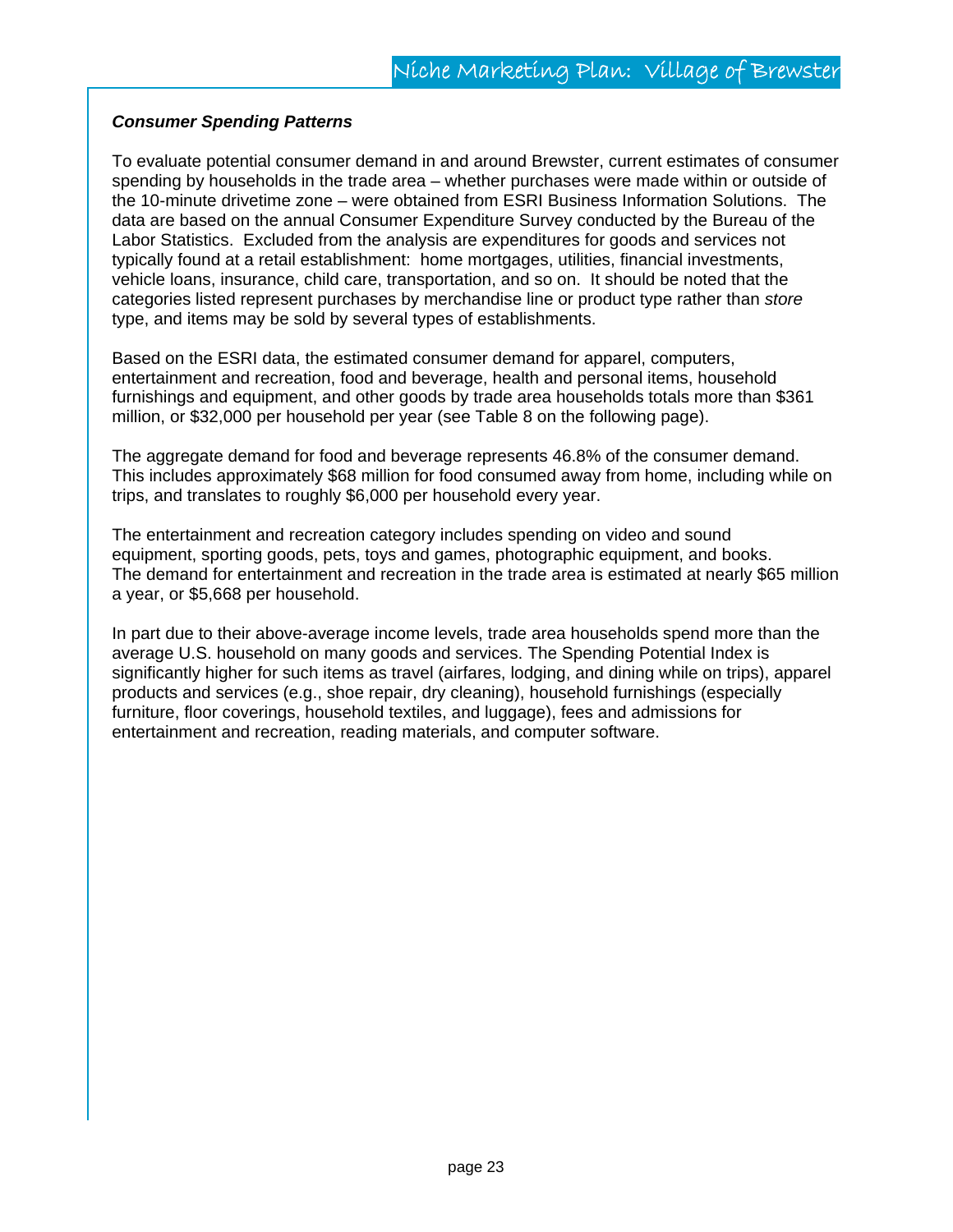|                                            |                                        | <b>Total Annual</b><br><b>Spending</b><br>(000s) | % Share    |                                      | Avg.<br><b>Spending</b><br>Per<br>Household | <b>Spending</b><br><b>Potential</b><br>Index* |
|--------------------------------------------|----------------------------------------|--------------------------------------------------|------------|--------------------------------------|---------------------------------------------|-----------------------------------------------|
| <b>Apparel &amp; Services</b>              | \$                                     | 39,627                                           | 11.0%      | \$                                   | 3,464                                       | 129                                           |
| Women's                                    | \$                                     | 13,321                                           | 3.7%       | $\overline{\boldsymbol{\theta}}$     | 1,164                                       | 124                                           |
| Men's                                      | $\overline{\boldsymbol{\mathfrak{s}}}$ | 7,575                                            | 2.1%       | \$                                   | 662                                         | 134                                           |
| Children's                                 | $\overline{\$}$                        | 6,538                                            | 1.8%       | $\boldsymbol{\mathsf{S}}$            | 571                                         | 138                                           |
| Footwear                                   | $\overline{\boldsymbol{\mathfrak{s}}}$ | 5,626                                            | 1.6%       | \$                                   | 492                                         | 102                                           |
| Watches and Jewelry                        | \$                                     | 4,064                                            | 1.1%       | \$                                   | 355                                         | 159                                           |
| <b>Apparel Products and Services</b>       | $\overline{\$}$                        | 2,504                                            | 0.7%       | \$                                   | 219                                         | 173                                           |
| <b>Computers</b>                           | \$                                     | 4,258                                            | 1.2%       | \$                                   | 372                                         | 156                                           |
| Computers and Hardware for Home Use        | $\overline{\$}$                        | 3,731                                            | 1.0%       | $\overline{\mathbf{3}}$              | 326                                         | 155                                           |
| Software and Accessories for Home Use      | $\overline{\$}$                        | 527                                              | 0.1%       | $\bullet$                            | 46                                          | 160                                           |
| <b>Entertainment &amp; Recreation</b>      | $\overline{\$}$                        | 64,842                                           | 18.0%      | $\overline{\bullet}$                 | 5,668                                       | 153                                           |
| TV, Video and Sound Equipment              | $\overline{\$}$                        | 24,483                                           | 6.8%       | $\overline{\mathbf{3}}$              | $\overline{2}$ , 140                        | 149                                           |
| Fees and Admissions                        | $\overline{\$}$                        | 11,981                                           | 3.3%       | $\overline{\boldsymbol{\theta}}$     | 1,047                                       | 169                                           |
| Pets                                       | $\overline{\$}$                        | 7,942                                            | 2.2%       | s)                                   | 694                                         | 157                                           |
| <b>Recreational Vehicles and Fees</b>      | $\overline{\$}$                        | 7,104                                            | 2.0%       | $\overline{\boldsymbol{\theta}}$     | 621                                         | 152                                           |
| Reading                                    | $\overline{\$}$                        | 5,290                                            | 1.5%       | $\overline{\mathbf{s}}$              | 462                                         | 161                                           |
| Sports/Recreation/Exercise Equipment       | $\overline{\boldsymbol{\mathsf{s}}}$   | 3,353                                            | 0.9%       | $\overline{\mathbf{3}}$              | 293                                         | 136                                           |
| <b>Toys and Games</b>                      | $\overline{\boldsymbol{\mathsf{s}}}$   | 2,472                                            | 0.7%       | \$                                   | 216                                         | 145                                           |
| Photo Equipment and Supplies               | \$                                     | 2,220                                            | 0.6%       | $\overline{\mathbf{s}}$              | 194                                         | 152                                           |
| Food & Beverage                            | \$                                     | 169,032                                          | 46.8%      | $\overline{\boldsymbol{\mathsf{s}}}$ | 14,774                                      |                                               |
| Food At Home                               | \$                                     | 83,178                                           | 23.0%      | $\overline{\mathbf{s}}$              | 7,270                                       | 149                                           |
| Food Away from Home                        | \$                                     | 59,192                                           | 16.4%      | $\overline{\boldsymbol{\theta}}$     | 5,174                                       | 151                                           |
| <b>Alcoholic Beverages</b>                 | \$                                     | 10,630                                           | 2.9%       | $\overline{\boldsymbol{\theta}}$     | 929                                         | 156                                           |
| Food and Drink on Trips                    | $\overline{\boldsymbol{\theta}}$       | 8,797                                            | 2.4%       | \$                                   | 769                                         | 164                                           |
| Nonalcoholic Beverages At Home             | $\overline{\$}$                        | 7,235                                            | 2.0%       | $\overline{\mathbf{S}}$              | 632                                         | 143                                           |
| Health, Household, & Personal Items        | \$                                     | 32,323                                           | 9.0%       | \$                                   | 2,825                                       |                                               |
| <b>Housekeeping Supplies</b>               | \$                                     | 12,954                                           | 3.6%       | \$                                   | 1,132                                       | 148                                           |
| <b>Prescription Drugs</b>                  | $\overline{\boldsymbol{\mathfrak{s}}}$ | 8,954                                            | 2.5%       | \$                                   | 783                                         | 138                                           |
| <b>Personal Care Products</b>              | $\overline{\boldsymbol{\theta}}$       | 7,302                                            | 2.0%       | $\overline{\mathbf{s}}$              | 638                                         | 147                                           |
| <b>Nonprescription Drugs</b>               | $\overline{\boldsymbol{\mathfrak{s}}}$ | 1,789                                            | 0.5%       | $\boldsymbol{\mathsf{S}}$            | 156                                         | 138                                           |
| <b>Eyeglasses and Contact Lenses</b>       | $\overline{\$}$                        | 1,324                                            | 0.4%       | $\overline{\mathbf{3}}$              | 116                                         | 150                                           |
| <b>Household Furnishings and Equipment</b> | \$                                     | 24,804                                           | $6.9%$ \$  |                                      | 2,166                                       | 157                                           |
| Furniture                                  | $\overline{\$}$                        | 12,059                                           | $3.3\%$ \$ |                                      | 1,054                                       | 160                                           |
| <b>Major Appliances</b>                    | $\overline{\mathbf{e}}$                | 5,456                                            | $1.5\%$ \$ |                                      | 475                                         | 158                                           |
| <b>Household Textiles</b>                  | $\overline{\$}$                        | 2,517                                            | 0.7%       | $\sqrt{3}$                           | 220                                         | 157                                           |
| <b>Floor Coverings</b>                     | $\overline{\$}$                        | 1,881                                            | 0.5%       | $\sqrt{3}$                           | 164                                         | 170                                           |
| Housewares                                 | $\overline{\$}$                        | 1,564                                            | 0.4%       | $\sqrt[6]{3}$                        | 137                                         | 144                                           |
| Small Appliances                           | $\overline{\$}$                        | 620                                              | 0.2%       | $\sqrt{3}$                           | 54                                          | 154                                           |
| Telephones and Accessories                 | $\overline{\$}$                        | 521                                              | 0.1%       | \$                                   | 46                                          | 105                                           |
| Luggage                                    | $\overline{\mathbf{e}}$                | 187                                              | 0.1%       | $\sqrt{3}$                           | 16                                          | 163                                           |
| Other Expenditures                         | \$                                     | 26,160                                           | 7.2%       | $\sqrt{2}$                           | 2,286                                       |                                               |
| <b>Airline Fares</b>                       | $\overline{\boldsymbol{\theta}}$       | 8,320                                            | 2.3%       | $\Theta$                             | 727                                         | 174                                           |
| Lodging on Trips                           | $\overline{\$}$                        | 8,299                                            | 2.3%       | $\bullet$                            | 725                                         | 171                                           |
| Lawn and Garden                            | $\overline{\$}$                        | 7,722                                            | 2.1%       | $\boldsymbol{\mathsf{\$}}$           | 675                                         | 159                                           |
| School Books and Supplies                  | $\overline{\mathbf{e}}$                | 1,819                                            | 0.5%       | $\sqrt{3}$                           | 159                                         | 135                                           |
| <b>Total, Selected Expenditures</b>        | $\overline{\$}$                        | 361,047                                          | 100.0%     | $\sqrt{2}$                           | 31,555                                      |                                               |

*Source: ESRI and E.M. Pemrick and Company.*

\* The Spending Potential Index represents the amount spent relative to the national average (=100).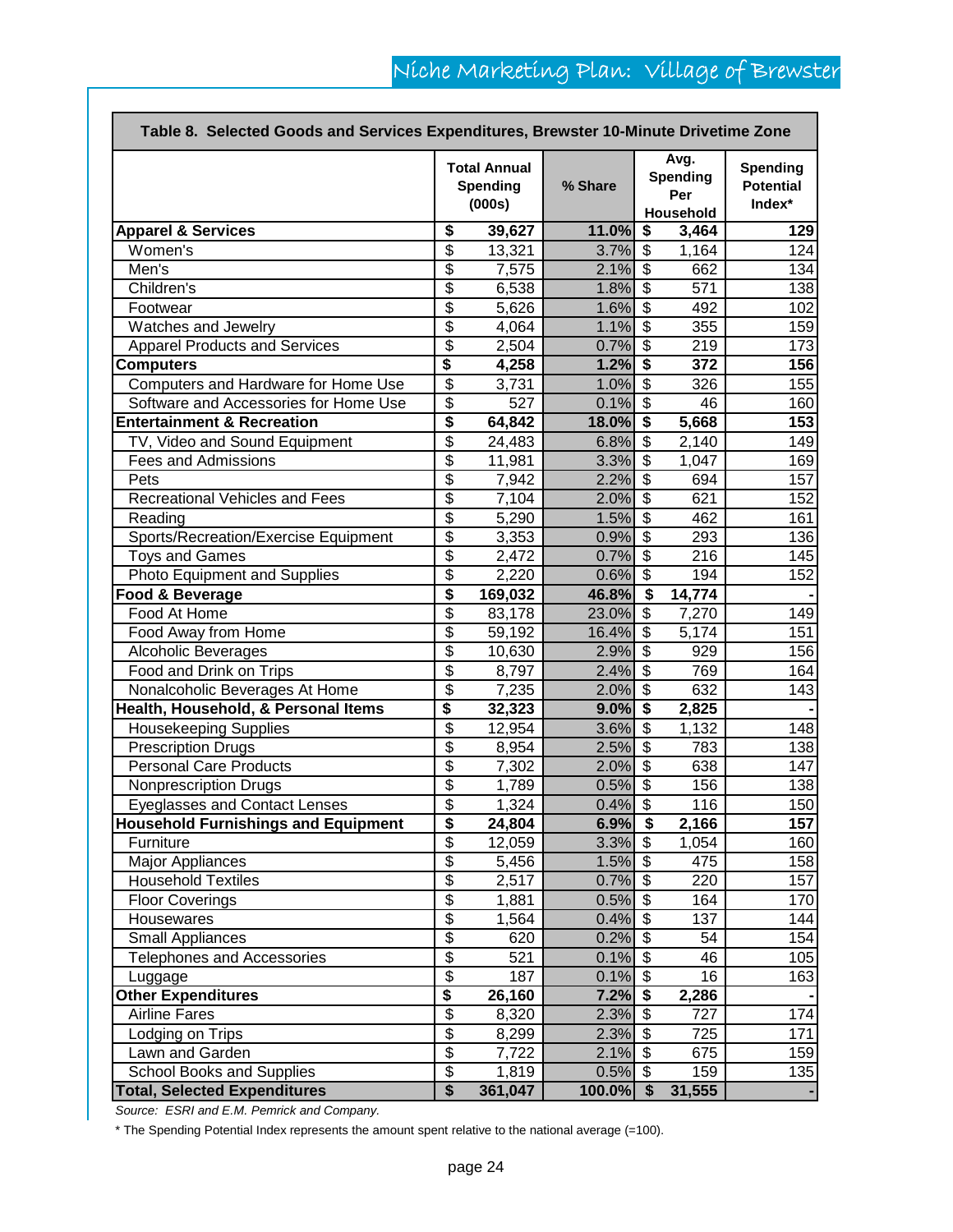#### *Retail Sales*

Table 9 profiles the retail sector within the defined trade area. It includes the total number of establishments, estimated sales, and the distribution of sales for each store type. According to ESRI, the 433 retail establishments within a 10-minute driving time of downtown Brewster generate an estimated \$602.4 million in annual sales.

| Table 9. Retail Sales Profile - Brewster 10-Minute Drivetime Zone |                    |                                         |                                     |  |  |
|-------------------------------------------------------------------|--------------------|-----------------------------------------|-------------------------------------|--|--|
|                                                                   | <b>Store Count</b> | <b>Estimated</b><br><b>Retail Sales</b> | <b>Sales</b><br><b>Distribution</b> |  |  |
| <b>Food Services &amp; Drinking Places</b>                        | 140                | \$66,625,683                            | 11.1%                               |  |  |
| <b>Limited-Service Eating Places</b>                              | 60                 | \$38,139,885                            | 6.3%                                |  |  |
| <b>Full-Service Restaurants</b>                                   | 73                 | \$24,409,415                            | 4.1%                                |  |  |
| Special Food Services                                             | 6                  | \$3,919,201                             | 0.7%                                |  |  |
| <b>Drinking Places</b>                                            | 1                  | \$157,182                               | 0.0%                                |  |  |
| <b>Convenience Retail</b>                                         | 75                 | \$251,015,744                           | 41.7%                               |  |  |
| <b>Grocery Stores</b>                                             | 15                 | \$203,398,763                           | 33.8%                               |  |  |
| <b>Building Materials &amp; Supplies Dealers</b>                  | $\overline{21}$    | \$22,339,563                            | 3.7%                                |  |  |
| <b>Health &amp; Personal Care Stores</b>                          | 28                 | \$20,758,024                            | 3.4%                                |  |  |
| <b>Specialty Food Stores</b>                                      | 5                  | \$2,688,545                             | 0.4%                                |  |  |
| Lawn and Garden Equipment Stores                                  | 6                  | \$1,830,849                             | 0.3%                                |  |  |
| <b>Automotive-Related Retail</b>                                  | 52                 | \$175,218,351                           | 29.1%                               |  |  |
| Automotive Dealers                                                | 13                 | \$107,785,004                           | 17.9%                               |  |  |
| <b>Gasoline Stations</b>                                          | 22                 | \$52,871,687                            | 8.8%                                |  |  |
| <b>Other Motor Vehicle Dealers</b>                                | $\overline{4}$     | \$8,183,751                             | 1.4%                                |  |  |
| Auto Parts, Accessories and Tire Stores                           | 13                 | \$6,377,909                             | 1.1%                                |  |  |
| <b>Shoppers' Goods Retail</b>                                     | 166                | \$109,578,155                           | 18.2%                               |  |  |
| General Merchandise                                               | 10                 | \$49,135,438                            | 8.2%                                |  |  |
| <b>Clothing Stores</b>                                            | 12                 | \$17,541,284                            | 2.9%                                |  |  |
| Electronics & Appliance Stores                                    | $\overline{25}$    | \$9,118,651                             | 1.5%                                |  |  |
| Beer, Wine, & Liquor Stores                                       | 12                 | \$6,329,262                             | 1.1%                                |  |  |
| Furniture & Home Furnishings Stores                               | 17                 | \$5,661,853                             | 0.9%                                |  |  |
| Jewelry, Luggage, and Leather Goods Stores                        | 8                  | \$4,984,236                             | 0.8%                                |  |  |
| Sporting Goods/Hobby Stores                                       | 18                 | \$4,718,202                             | 0.8%                                |  |  |
| Office Supplies, Stationery, and Gift Stores                      | 19                 | \$3,711,278                             | 0.6%                                |  |  |
| <b>Other Miscellaneous Store Retailers</b>                        | 21                 | \$3,225,779                             | 0.5%                                |  |  |
| <b>Shoe Stores</b>                                                | 3                  | \$2,316,581                             | 0.4%                                |  |  |
| <b>Used Merchandise Stores</b>                                    | 10                 | \$1,244,643                             | 0.2%                                |  |  |
| Book, Periodical, and Music Stores                                | $\overline{3}$     | \$991,246                               | 0.2%                                |  |  |
| <b>Florists</b>                                                   | $\infty$           | \$599,702                               | 0.1%                                |  |  |
| <b>Total Retail Sales</b>                                         | 433                | \$602,437,933                           | 100.0%                              |  |  |

*Source: ESRI and E.M. Pemrick and Company.* 

The store types with the highest annual sales in the trade area are grocery stores (\$203.4 million), automotive dealers (\$107.8 million), and gas stations (\$52.9 million). All of these are typical sales leaders, the automotive category due to the price of their product and food stores because they offer items consumed virtually every day by households regardless of income level. Other standouts include general merchandise (\$49.1 million), which includes department and discount stores; limited-service eating places, defined as "quick-service" or fast food eateries (\$38.1 million); and full-service or sit-down restaurants (\$24.4 million).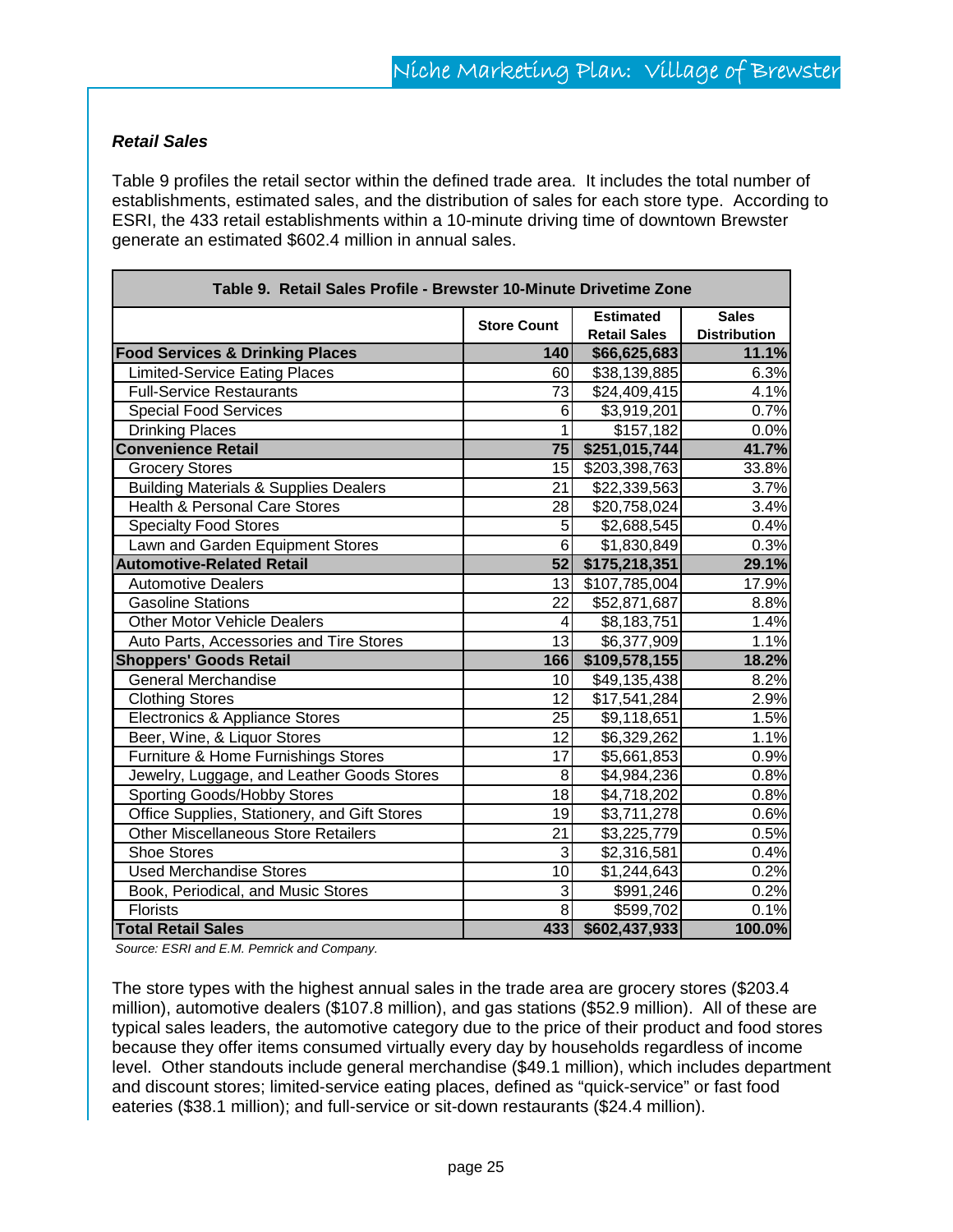The demand for goods and services that is not being met locally is referred to as *sales leakage*. The leakage occurs because consumers make purchases outside the trade area, or shop online with non-local stores.

Table 10 shows the retail gap for various retail categories within the trade area. The Leakage/Surplus Factor, calculated by ESRI, presents a snapshot of retail opportunity. It is a measure of the relationship between supply and demand that ranges from +100 (total leakage) to -100 (total surplus). A positive value represents a leakage of retail opportunity outside the trade area, with the potential for local businesses to recapture a portion of the sales that are leaving the area. A negative value represents a *surplus* of retail sales, a market where customers are drawn in from outside the trade area.

| Table 10. Retail Gap Analysis - Brewster 10-Minute Drivetime Zone |                                                  |                                           |                                   |  |  |
|-------------------------------------------------------------------|--------------------------------------------------|-------------------------------------------|-----------------------------------|--|--|
|                                                                   | <b>Estimated</b><br><b>Surplus</b><br>(millions) | <b>Estimated</b><br>Leakage<br>(millions) | Leakage/<br><b>Surplus Factor</b> |  |  |
| <b>Total Food &amp; Drink</b>                                     | $-$0.7$                                          |                                           | $-0.5$                            |  |  |
| <b>Total Retail Trade</b>                                         | $-$107.4$                                        |                                           | $-11.0$                           |  |  |
| <b>Grocery Stores</b>                                             | $-$117.0$                                        |                                           | $-40.2$                           |  |  |
| Jewelry, Luggage, and Leather Goods Stores                        | $-$ \$2.5                                        |                                           | $-33.1$                           |  |  |
| <b>Building Materials &amp; Supplies Dealers</b>                  | $-$4.9$                                          |                                           | $-12.3$                           |  |  |
| <b>Health &amp; Personal Care Stores</b>                          | $-$ \$3.2                                        |                                           | $-8.3$                            |  |  |
| Sporting Goods/Hobby Stores                                       | $-$0.4$                                          |                                           | $-4.2$                            |  |  |
| Lawn and Garden Equipment Stores                                  |                                                  | \$0.1                                     | 2.3                               |  |  |
| <b>General Merchandise</b>                                        |                                                  | \$3.0                                     | 2.9                               |  |  |
| <b>Clothing Stores</b>                                            |                                                  | \$1.9                                     | 5.1                               |  |  |
| Beer, Wine, & Liquor Stores                                       |                                                  | \$0.7                                     | 5.6                               |  |  |
| <b>Specialty Food Stores</b>                                      |                                                  | \$0.6                                     | 9.6                               |  |  |
| <b>Shoe Stores</b>                                                |                                                  | \$0.5                                     | 10.3                              |  |  |
| Office Supplies, Stationery, and Gift Stores                      |                                                  | \$1.0                                     | 11.8                              |  |  |
| Book, Periodical, and Music Stores                                |                                                  | \$0.4]                                    | 17.4                              |  |  |
| <b>Florists</b>                                                   |                                                  | \$0.3                                     | 19.1                              |  |  |
| <b>Used Merchandise Stores</b>                                    |                                                  | \$0.9                                     | 25.6                              |  |  |
| Electronics & Appliance Stores                                    |                                                  | \$9.0                                     | 33.1                              |  |  |
| Furniture & Home Furnishings Stores                               |                                                  | \$11.0                                    | 49.3                              |  |  |
| <b>Total Retail Trade and Food &amp; Drink</b>                    | $-$108.2$                                        |                                           | $-9.8$                            |  |  |

*Source: ESRI and E.M. Pemrick and Company.* 

ESRI estimates that, within a 10-minute driving time of downtown Brewster, retail and restaurant sales actually *exceed* the demand, or retail potential, by almost 10%. While Putnam County is often perceived as an underserved market, it appears that the demand for some retail categories is being absorbed by the new shopping centers that have been developed in the last few years. There are significant sales surpluses in grocery stores; jewelry, luggage and leather goods; and building materials and supplies, among others.

ESRI identifies modest leakages in several categories, including furniture/home furnishings, electronics and appliances, office supplies, specialty foods, general merchandise, and apparel. These gaps may not be enough to support the development of an entirely new business, and some categories are not easily accommodated (or successful) in a downtown environment. There may be opportunities for existing businesses, however, to expand their product lines and pursue marketing efforts to attract prospective trade area customers.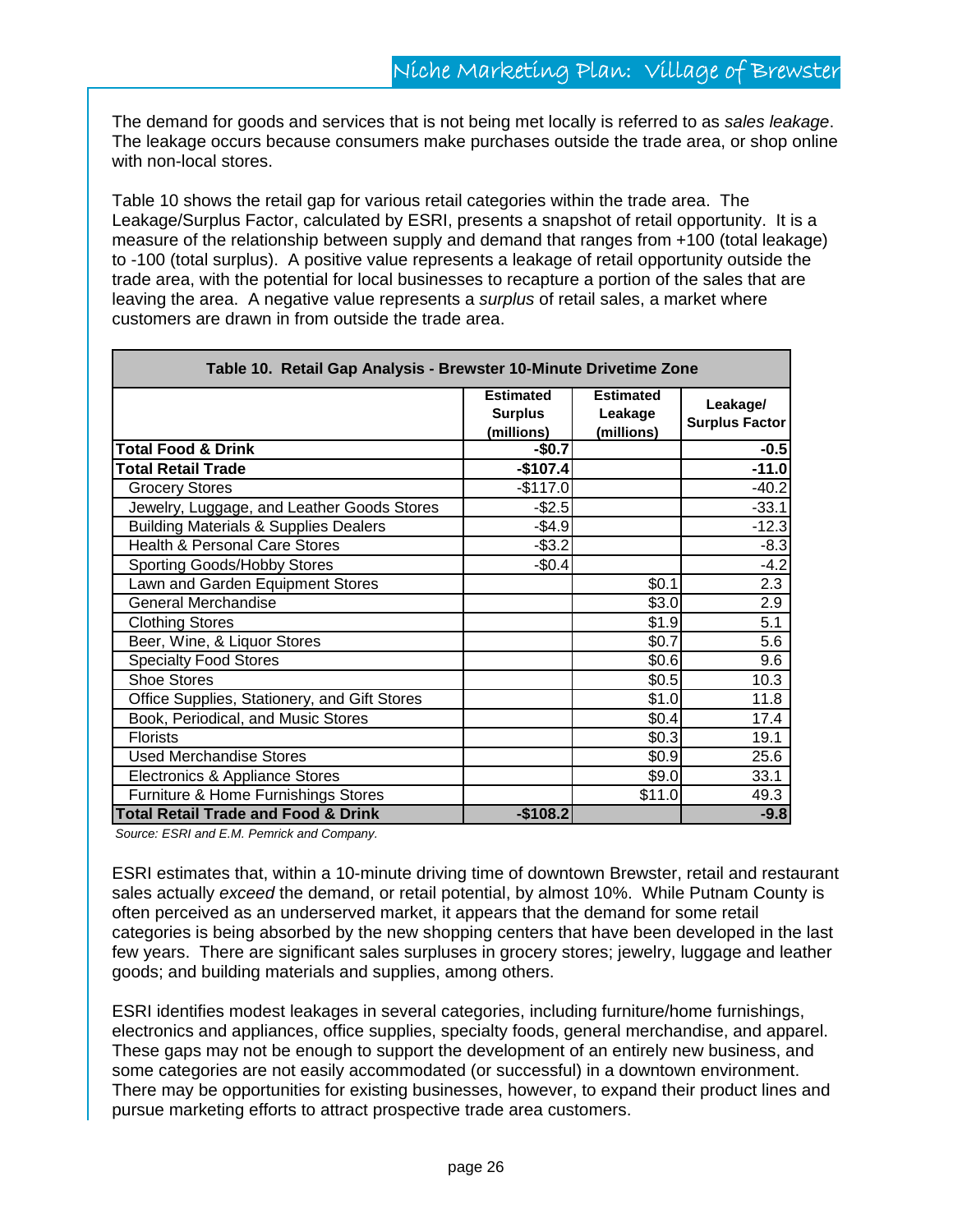#### **Conclusions and Recommendations**

#### *Strengths, Challenges, and Opportunities*

The chart below summarizes the strengths, challenges, and opportunities of the study area, based on the preceding sections, in no particular order.

| Downtown Brewster: Strengths, Challenges, and Opportunities |  |  |  |
|-------------------------------------------------------------|--|--|--|
|-------------------------------------------------------------|--|--|--|

#### **Strengths**

- **Pedestrian-friendly**
- **Historic architecture**
- Relatively few commercial vacancies
- **Popular farmers market**
- **Well-regarded museum and library**
- **Updated water and sewer infrastructure**
- The dedication/involvement of the Coalition for a Better Brewster as well as individual residents, merchants, and property owners
- **Easy access from New York City and Westchester County by train**

#### **Challenges**

- **EXECT** Limited retail mix, with essential goods and services missing
- No major retail or activity anchor to stimulate foot traffic
- Poor retail visibility and signage in some locations hard to know "what's here"
- Negative perceptions of Brewster due to the day laborer situation
- **Some buildings in need of significant renovation (e.g., Cameo Theater)**
- **Lack of evening activity**
- Weak marketing websites with information on Brewster are out of date or hard to find
- $\blacksquare$  Limited organizational capacity no paid staff to market the downtown, coordinate events, cultivate businesses, etc.
- **Historic relationship between the Village and the Town**

#### **Opportunities**

- Build off Village's ethnic diversity and working-class history (railroads, mines, dairy)
- Affluent markets within a 10-minute driving time
- Strong spending potential among trade area residents in household furnishings, entertainment and recreation, and reading materials compared to national averages; interest in cultural pursuits (e.g., attending theater performances, going to museums)
- Increasing diversity of the Hudson Valley and tri-state (NY/NJ/CT) area
- Growing Hispanic purchasing power regionally / nationally, especially with second- and thirdgeneration
- **•** Perceptions of Brewster among visitors from New York City and other urban locations
- Future waterfront park opportunities for business development related to recreation
- Possible development of a parking facility to serve both commuters and shoppers
- A thousand commuters a day. . . more of a long-term opportunity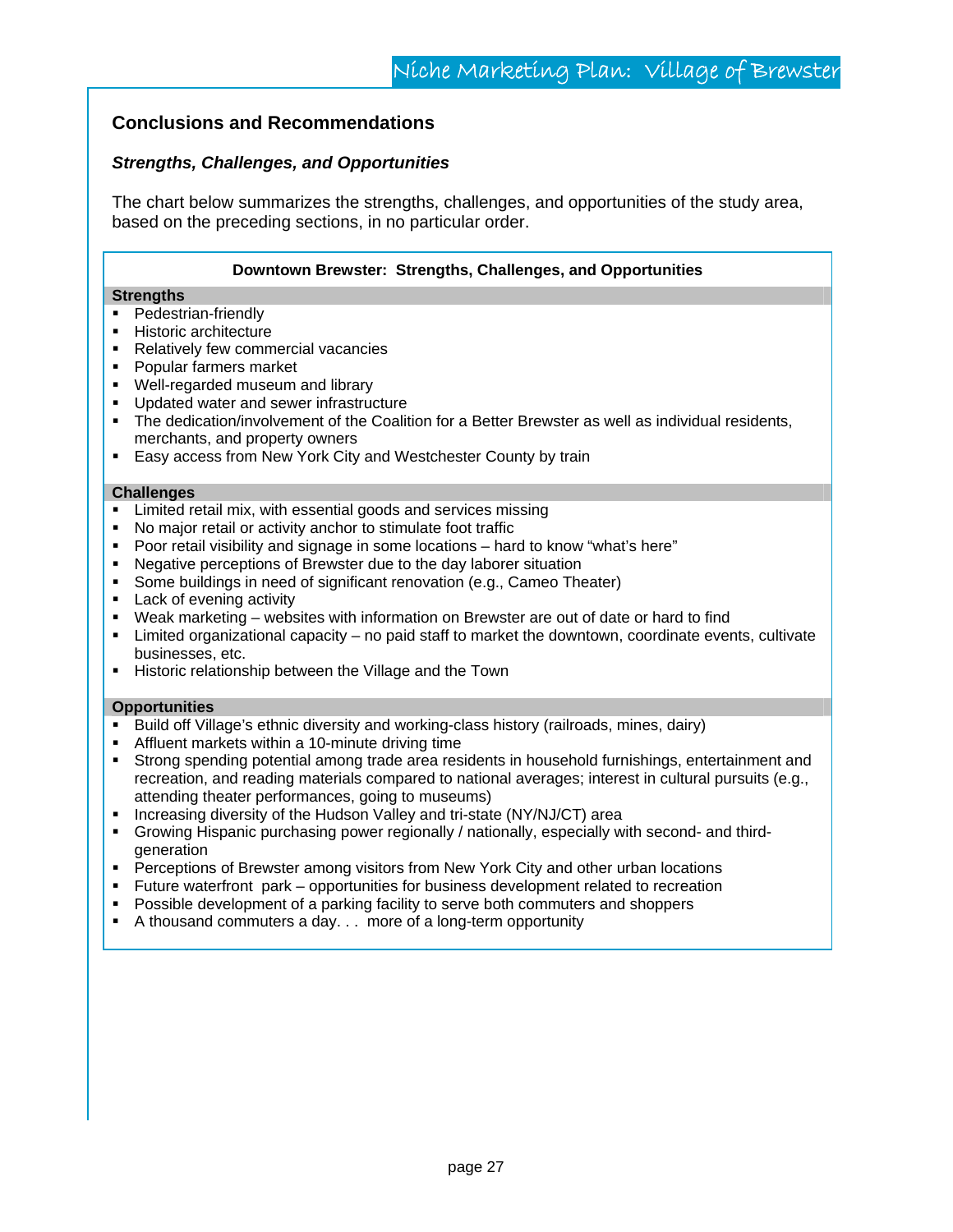#### *Market Identity*

Returning to the question originally posed in the introduction, what makes the study area unique and marketable? We believe that the key elements of downtown Brewster's commercial "niche" identity are its *ethnic diversity*, *history*, and *urban environment*. These elements should be integrated and used to differentiate Brewster and communicate what it has to offer.

- *Capitalize on the Village's ethnic diversity* to create a unique environment that attracts people for the cultural experience: It could be Guatemalan or Mexican, but also Italian, Chinese, Irish, Indian, and so on.
- *Build upon Brewster's history:* the mines, the railroads, and early factories, as well as today's immigrant population. Involve the Southeast Museum, the Landmark Preservation Society, and other groups to educate visitors and connect the past and the present.
- *Use the urban environment as an asset* Highlight Main Street's walkability and easy access by train. Consider positioning the Village as "a little of the city in the country" to distinguish Brewster from suburban shopping areas in neighboring communities.

Additional strategies to strengthen and market this niche identity are provided in the sections that follow.

#### *Business Development and Recruitment*

A primary objective of the Niche Marketing Plan is to identify commercial uses that are economically viable, compatible and appropriate. We offer several recommendations for business recruitment as well as the enhancement of existing establishments.

#### Recruit Additional Businesses

The recruitment of additional businesses to downtown Brewster should build on Main Street's existing strengths and customer base, while enhancing longer-term opportunities for capturing the trade area market. Business recruitment should be used as a means to fill vacancies and gaps in the retail mix, but more importantly, to strengthen Brewster's niche identity. The following types of new businesses are recommended:

- Home furnishings and accessories / décor  $-e.g.,$  textiles, handcrafted items
- Specialty foods e.g., bakery, seafood market, Italian imports, Indian spices
- Reading materials and music not a full-service bookstore, but an establishment offering a limited array of local, regional, and even international newspapers and magazines, new and used books, CDs, and other items
- Additional dining and/or entertainment opportunities, preferably with an ethnic/cultural theme

Businesses and activities targeted to children, perhaps tied in with school-based activities at the Southeast Museum, should also be considered. The trade area has a higher proportion of households with related children under 18 present than the Village of Brewster. A family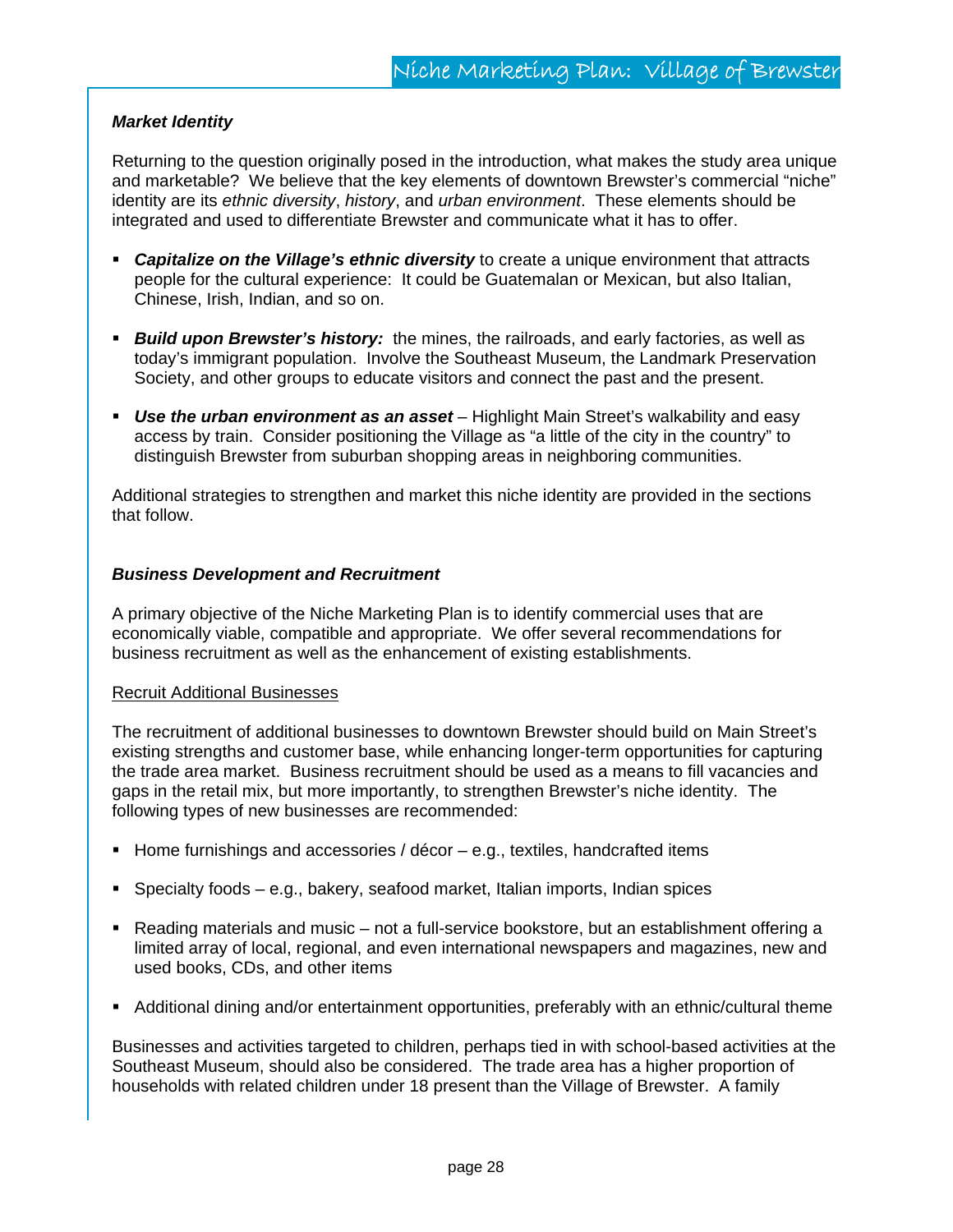orientation that puts parents and children on the streets of downtown Brewster could help to change the negative image of the Village.

We recognize that Brewster has had some of these businesses in the past: for example, the Brewster Fish Market, which closed after twenty years. There are many reasons why retailers fail or decide to cease operations, however. One should not assume that a particular type of business that was not successful in the past will not be able to succeed in the future.

Business recruitment is often a long-term effort. Suitable sites for all of these businesses may not be available now, but over time, some business turnover will occur and there will be other vacancies to be filled.

#### Seek Out Talented Entrepreneurs

A strategy that is frequently used by Main Street managers to recruit new businesses is to contact successful retailers and restaurateurs within the region to determine their interest in relocating or in opening an additional location. This can be a viable and productive strategy.

Reaching out to talented entrepreneurs with solid business skills is also recommended, however. These individuals often have the passion, the vision, and the willingness to develop the types of specialized businesses necessary to meet local market needs and strengthen the community's niche identity.

We believe that the most effective place to find these entrepreneurs and "pioneers" would be within the New York City and possibly lower Westchester County markets. This does not suggest that skilled individuals do not exist in Putnam or Fairfield Counties; rather, the negative perceptions of Brewster within the region at this point may discourage investment. Moreover, prospective owners of businesses with the desired ethnic/multicultural theme are probably found in greater numbers in an urban environment.

Many Brewster residents maintain active ties to family, friends, and business partners in New York City and Westchester. Using personal and professional networks can assist in identifying leads. Reaching out to professional service providers such as attorneys, accountants, and management consultants is equally important. These individuals interact regularly with existing and prospective entrepreneurs and may be able to provide referrals. Other potential sources of leads include commercial lenders, economic development officials, real estate professionals, and business administration faculty at colleges and universities. Organizations that provide technical assistance and support to small businesses may also be able to identify entrepreneurs whose vision and goals are in alignment with those of downtown Brewster.

#### Provide Technical Assistance to Existing Businesses

The effectiveness of the Niche Marketing Plan could be greatly enhanced by assisting current Main Street businesses with retail merchandising, signage and marketing. A number of businesses have cluttered storefronts and signs in poor condition, providing a negative impression that discourages passers-by – especially those who are unfamiliar with Brewster – from coming in.

During one of the meetings for this project, it was noted that one of the markets on Main Street has an excellent lunch buffet, but "only the locals know about it." This is exactly the type of offering that needs to be advertised through a window display or a sign. Similarly, the café at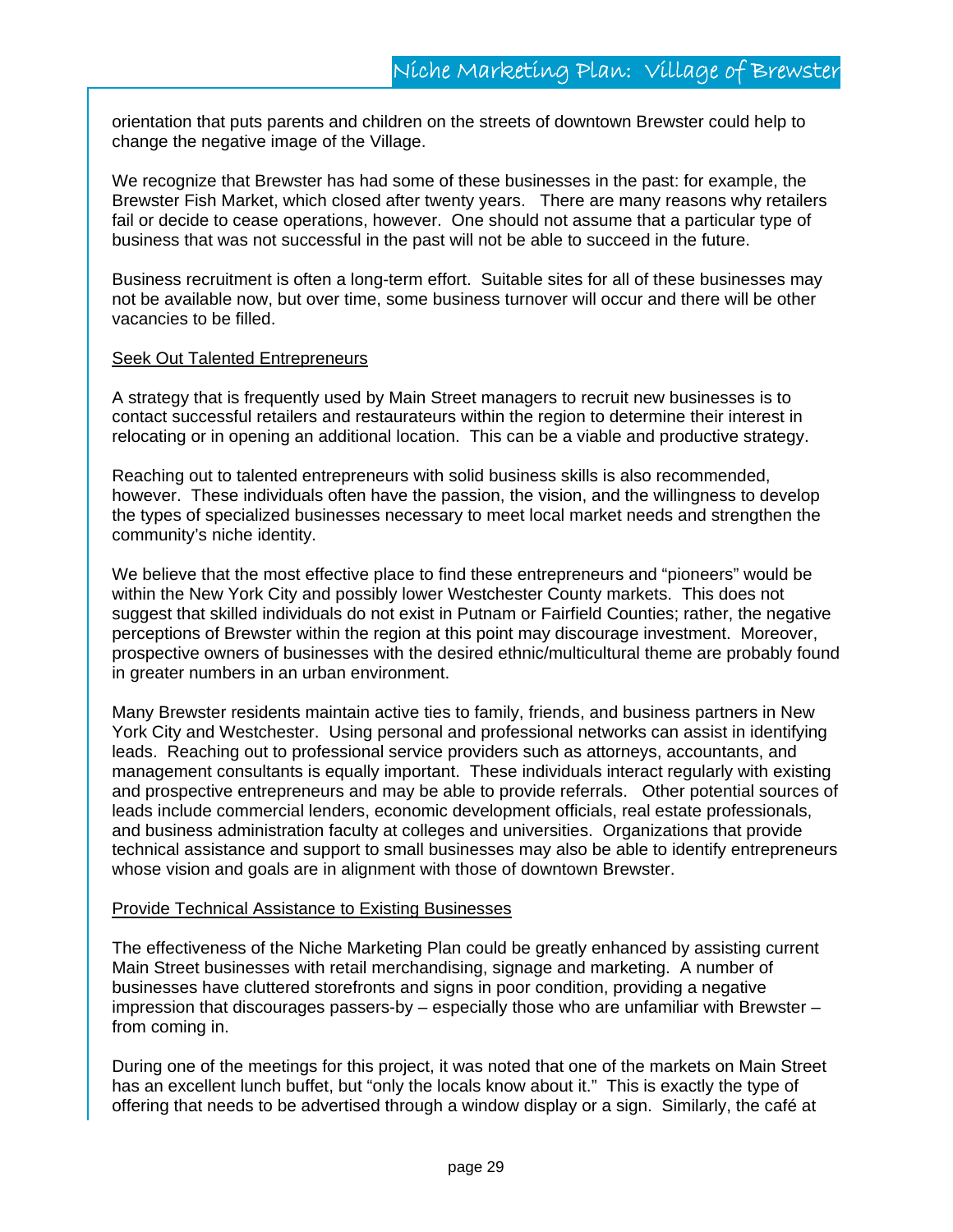the Pool Hall is "a well-kept secret." These "secrets" should be shared *outside* the Brewster community. *The appearance of the storefront must reflect, and make it very apparent, what type of business it is and what unique products or services it offers.* 

In some cases, the viability of an existing business could be enhanced by diversifying or changing the way it is positioned in the marketplace. For instance, Brewster has quite a few generic delis. With a few changes to the menu, could some of them adopt a more "ethnic" feel, and market themselves accordingly? Perhaps Brewster could have an Italian deli offering panini sandwiches and homemade pasta fagioli. A Hispanic market could offer take-out foods or even cooking classes for consumers not familiar with the cuisine. We are aware of a family from Afghanistan that bought an existing pizzeria; they were much more successful when they added Afghani dishes and a lunch buffet to the menu than when they sold pizza. The idea is to offer something unique, whether it is the product itself or the cultural "experience." All of these strategies would help existing businesses cater to a broader market while strengthening Brewster's niche identity.

Technical assistance is available to new or prospective businesses, typically by appointment, through SCORE, a nonprofit organization. SCORE volunteers are working or retired business owners, executives and managers who offer a wealth of information and insights. All counseling services are free and confidential, and open to anyone; seminars and classes are offered at a nominal fee. The Putnam SCORE (www.putnamscore.org) is located in Carmel; Brewster clients have also been served by the Western Connecticut SCORE, with locations in Danbury, Waterbury, and New Milford. Other potential sources of free or inexpensive technical assistance include the Small Business Development Center (a satellite center is located in Fishkill), graduate-level business administration students at area colleges and universities, and successful Hispanic entrepreneurs in other communities who may be willing to serve as mentors.

#### Consider "Alternative" Business Models

In the absence of individual entrepreneurs or business owners to fill specified gaps in goods and services, consideration should be given to the development or attraction of so-called "alternative" business models. Examples include cooperatives (e.g., food co-ops), incubators, and multi-tenant markets that lease small amounts of space to multiple dealers under one roof (often seen with antiques, but increasingly with other types of goods).

*The Brewster Plan* listed several types of markets that would be beneficial to the Village: a farmers market, flower market, arts and crafts, music and visual arts. The seasonal farmers market now located in the parking lot of Village Hall has been quite successful. The creation of an *indoor* market located closer to the core of the downtown, however, should be considered to allow for year-round operation.

#### Consider Business Incentives

The Village of Brewster should consider the use of incentives to attract targeted businesses to Main Street. A small business revolving loan fund could be established with Community Development Block Grant (CDBG) or other grant funding to support business development. The fund could offer small loans of, say, \$20,000 or less to downtown entrepreneurs for leasehold improvements, equipment purchases, inventory, and working capital.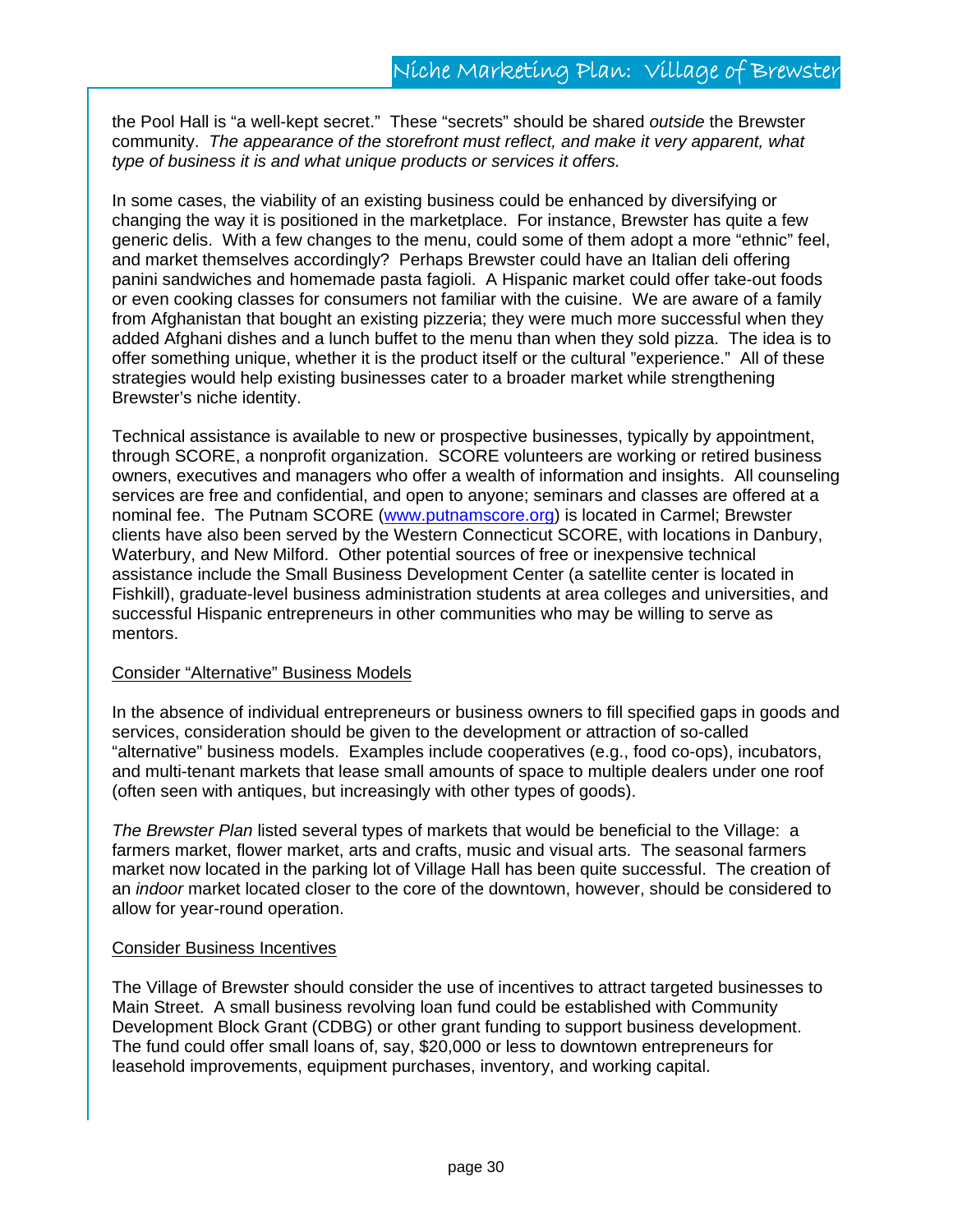Another option is for property owners to offer a short-term rent subsidy (typically six months to one year) to targeted businesses, to relieve start-up operating expenses until the business becomes established.

Under either option, it is important to establish specific eligibility criteria for the program and to perform the necessary due diligence to ensure that the assisted business is legitimate, has a business or marketing plan to increase the probability that the endeavor will succeed, and incentive funds are not wasted.

#### *Marketing and Promotion*

Marketing downtown Brewster is about more than simply promoting the mix of businesses and amenities; it is also about raising awareness and presenting the area in the best possible light, drowning out the voices of the "naysayers."

#### Establish A Web Presence for Downtown Brewster

Today, a website is an essential element of marketing and promotion. Online research revealed that there are multiple websites that include information about Brewster: those of the Village government, Brewster Chamber of Commerce, Putnam County Tourism Department, Putnam County Empire Zone, and others. Some of these websites, however, are not appropriate for downtown marketing, as they are too broad; others are outdated, listing businesses that have long since closed. *None of the existing websites has a current and accurate inventory of businesses or vacancies in downtown Brewster.*

We recommend establishing a web presence via the current website of the Coalition for a Better Brewster. This would serve as the "home page" for the study area, offering lists of merchants, restaurants, and other downtown businesses; an area map; information on special events; PDF versions of brochures and other marketing materials; the types of businesses the Village would like to attract; and an inventory of space available to lease or purchase. *It is extremely important to keep the information updated regularly, i.e., at least once a month.* The website should also provide links to the sites of local businesses, realtors/brokers, the Southeast Museum, sources of business assistance, economic development agencies, and Village and County officials.

#### Pursue Cooperative Marketing Opportunities

By definition, cooperative marketing refers to an agreement between two or more establishments to promote each other's products and services with their own; it is essentially a cost-sharing arrangement that benefits all partners. Cooperative advertising was conducted by the Coalition for a Better Brewster with the antique stores in the early 1990s, and should be done again. By participating in joint advertising that promotes downtown Brewster as a single entity, integrating the recommended niche identity, local businesses would be able to maximize their advertising dollars.

#### Revive the "Shop Putnam County" Campaign

The Village of Brewster and local businesses should work with other Putnam County communities and chambers of commerce to revive the "Shop Putnam County" campaign. Shop Putnam County is still on the web, but the site is outdated. A countywide "Buy Local" campaign would be beneficial to all of Putnam County's Main Street communities.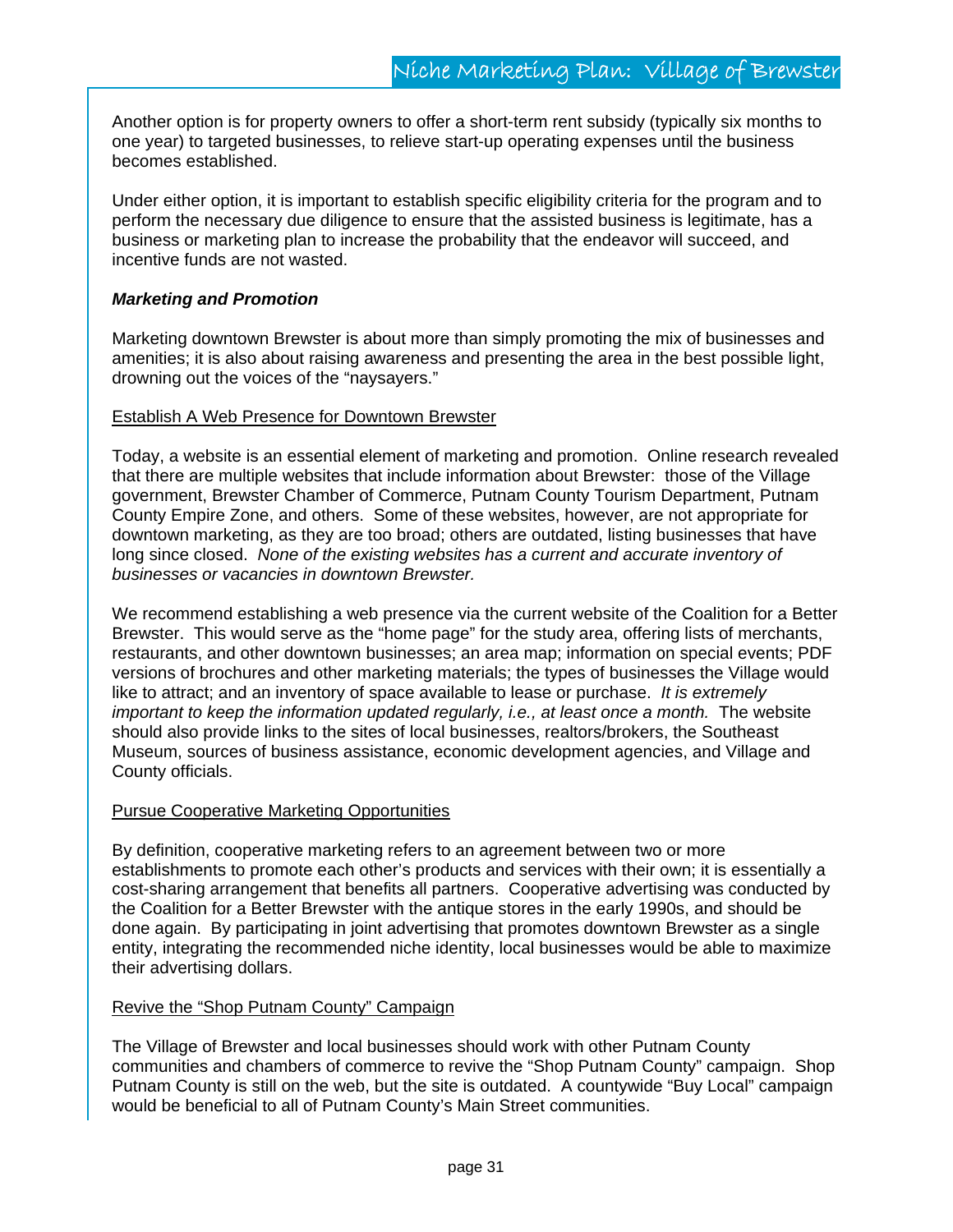# Niche Marketing Plan: Village of Brewster

Incorporating public education, marketing, advertising, and business and community involvement, "Buy Local" initiatives have been conducted in communities across the United States to encourage patronage of locally-owned, independent businesses. The idea behind shopping locally is that it is an investment in the community; studies have found that because local retailers are more likely to purchase from *other* local businesses, service providers, and farms, buying local has a greater



Print ad, Bozeman, MT

economic impact on the community than buying from a national retailer. Local business owners also have a vested interest in the community because they live there, and are less likely to pick up and leave. Finally, because "Buy Local" is a form of cooperative marketing, it often allows local businesses to compete with the economies of scale achieved by big-box stores and franchise companies in advertising.

Numerous examples of how communities are encouraging people to buy locally can be found at the website of the Institute for Local Self-Reliance (www.newrules.org/retail/slides/index.html). Other resources, including an excellent publication about how to start a buy local campaign and a fact sheet explaining why shoppers should support local businesses, are available at no cost at http://newrules.org/retail/tools.html.

#### Expand Special Events

One of the best ways to change the perceptions of residents about the downtown is to give them a lot of diverse reasons to visit — and provide them with great experiences when they do. Those experiences can include special events, street festivals and programs.

Founders Day, the farmers market and the Christmas Tree lighting at Brewster Triangle already bring people into the Village, and should be continued. Other events should be added to the mix to generate activity and reinforce the community's niche identity. It is nice but not always necessary for visitors to spend money while they are participating; events provide an opportunity to raise awareness of what Main Street has to offer, and may convince those attending to come downtown at a future date. Another benefit is the "feet on the street" effect: the greater the number of people walking the sidewalks of Main Street and having a good time, the less likely they will be concerned about the day laborers.

Suggested events and festivals might include:

- A multi-cultural street festival with ethnic foods and other products from around the world, traditional music and dance performances, and displays. Arlandria, a neighborhood of Alexandria, Virginia known for its diverse international character and restaurants, has had such an event every year since 2001. According to the *Washington Post*, the daylong event was attended by an estimated *40,000* people in 2006.
- A "Brewster Dines!" promotion during which participating restaurants offer a sampling of dinner options at one low price.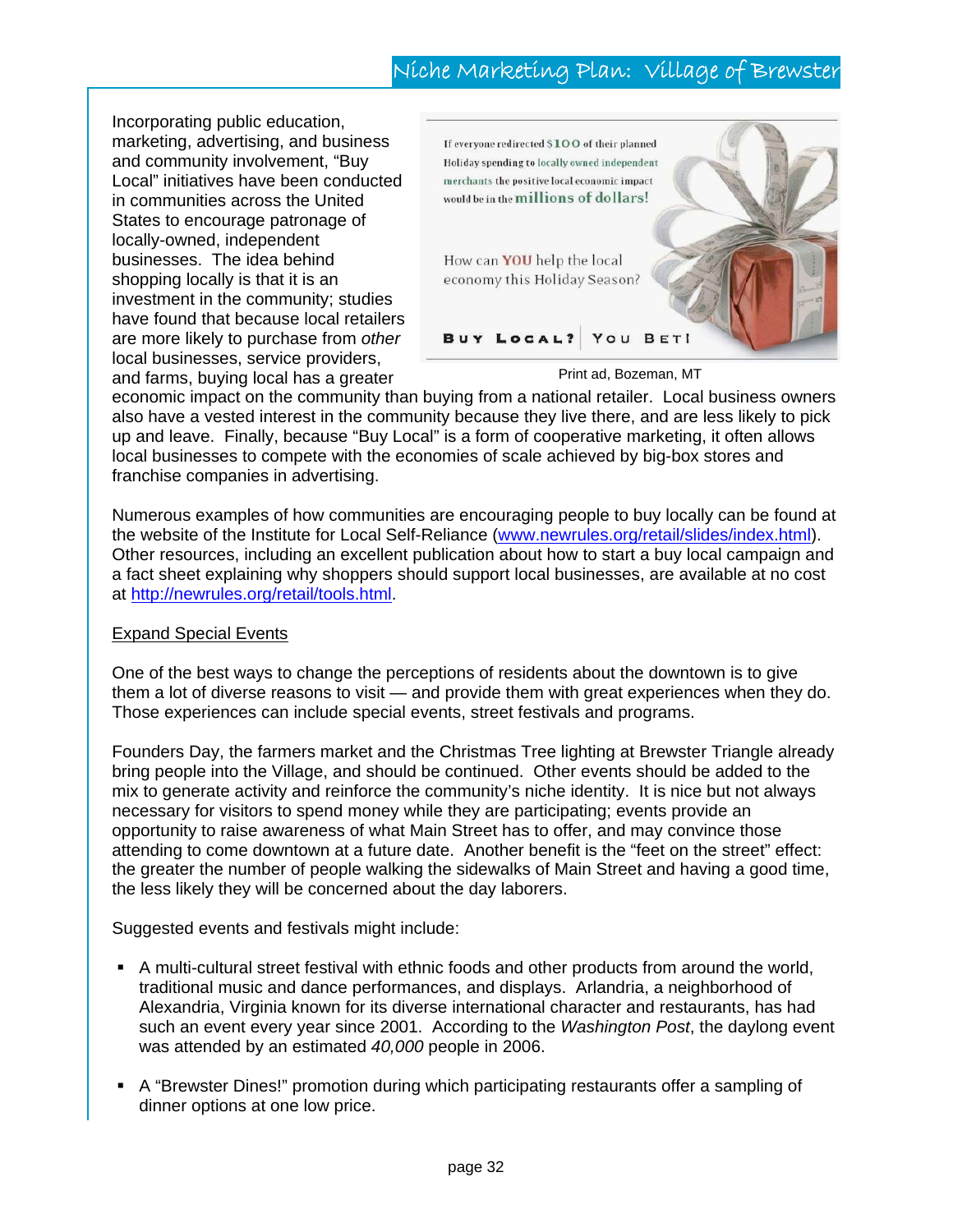- Guided walking tours of historic properties in the Village (as recommended in *The Brewster Plan*), connecting Brewster's past, present and future.
- A Hudson Valley Diner Crawl, linking Bob's Diner with others in Putnam, Dutchess, and Westchester Counties. New York has many classic prefab diners; they have a nostalgic appeal, and are also of interest to "foodies" and architectural buffs.<sup>4</sup>
- A bicycle race that utilizes the Putnam County Bikeway, and starts and ends in downtown Brewster.

Activities that involve children and their parents can be especially effective and fun. One intriguing idea that emerged from the business focus group meeting was to have a juried art show for kids, with the artworks exhibited indoors, on the walls of an array of local businesses.

#### Develop a Village Newsletter

A newsletter issued by the Village of Brewster say, three to four times a year, could be used to circulate factual information to local residents about activities throughout the community. Its purpose would be to keep residents "in the loop" about the activities of Village government and how certain issues are being addressed, at a time when the news media is cutting back on its coverage. The content of the newsletter might range from brief notices of upcoming meetings to succinct yet informative updates on the status of various projects and proposals. While it need not be more than a few pages, a newsletter could be invaluable in combating misinformation.

#### *Other Recommendations*

 $\overline{a}$ 

- Continue efforts to create a municipal parking structure The main purpose of the parking structure should be to replace the existing surface lots used by commuters. As *The Brewster Plan* succinctly stated: "The Village does not have a parking problem, but rather an opportunity to provide easier access for shoppers and commuters. The proposed parking structure will help to simplify the current confusion over parking and mitigate the perceived parking problem." We agree; the construction of a municipal parking garage would provide additional flexibility to merchants, property owners, and their customers, and would accommodate future development and special events. As the plan also suggested, parking validation could be provided to customers shopping at businesses on Main Street.
- Develop bicycle and pedestrian facilities (e.g., bike racks, signage) throughout the Village and establish bike and pedestrian connections with existing regional pathways – Also recommended in *The Brewster Plan*, these projects offer the potential for Brewster to become a recreational destination. Avid hikers and cyclists often seek out interesting places to eat and drink at the end of the day.
- In conjunction with the Town of Southeast, continue efforts to restore the Old Town Hall The idea of presenting theater, music, and other performances in the existing auditorium of the Old Town Hall deserves to be explored further. The Village, or a group of interested

<sup>4</sup> Bob's Diner is featured in a recent publication, *Diners of New York*, by Michael Engle and Mario Monti (Mechanicsburg, PA: Stackpole Books, 2008).